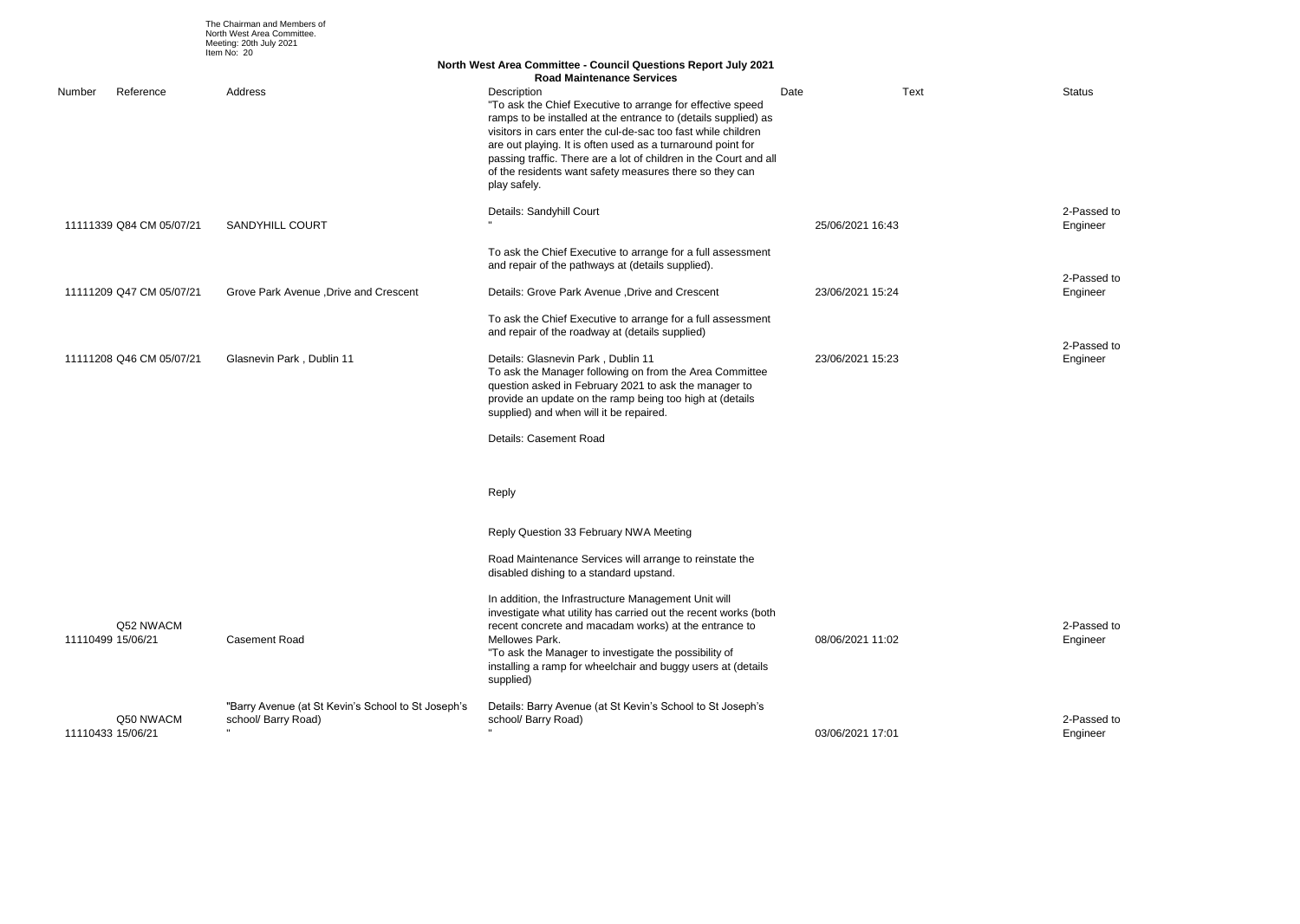|        |                            |                                                       | North West Area Committee - Council Questions Report July 2021<br><b>Road Maintenance Services</b>                                                                                                                                                                                                                                                                                                                                                                                                                                                     |                  |             |                  |
|--------|----------------------------|-------------------------------------------------------|--------------------------------------------------------------------------------------------------------------------------------------------------------------------------------------------------------------------------------------------------------------------------------------------------------------------------------------------------------------------------------------------------------------------------------------------------------------------------------------------------------------------------------------------------------|------------------|-------------|------------------|
| Number | Reference                  | Address                                               | Description<br>issues raised in motion 4 at the January 2021 area<br>committee meeting in relation to (details supplied).                                                                                                                                                                                                                                                                                                                                                                                                                              | Date             | <b>Text</b> | <b>Status</b>    |
|        |                            |                                                       | Details: 1) Additional signage be put up on a pole to clearly<br>identify where Glasilawn<br>Road begins.<br>2) The residents group be assisted in purchasing a<br>cast iron sign for the<br>entrance to the road.<br>3) The Tolka Estate signs are at both ends of the road with<br>arrows yet these<br>are absent for Glasilawn, can these be reviewed.                                                                                                                                                                                              |                  |             |                  |
|        |                            |                                                       | Reply                                                                                                                                                                                                                                                                                                                                                                                                                                                                                                                                                  |                  |             |                  |
|        |                            |                                                       | Contact:<br>Tel:<br>Email:                                                                                                                                                                                                                                                                                                                                                                                                                                                                                                                             |                  |             |                  |
|        |                            |                                                       | Report Motion 4 January 2021                                                                                                                                                                                                                                                                                                                                                                                                                                                                                                                           |                  |             |                  |
|        | 11110366 Q48 15/06/21 NWAC | "Glasilawn Road                                       | Road Maintenance Services Division is progressing with a<br>review of signage in place on Glasilawn Road in the vicinity<br>of Tolka Estate, but completion of this review has been<br>delayed due to the Christmas break and annual leave<br>arrangements for staff involved. However, it should be<br>completed in a matter of weeks. A site inspection is an<br>integral part of this process. Any additional or replacement<br>"To ask the Manager for a list of pathways due to be<br>repaired in (details supplied) and an expected timeline for | 03/06/2021 07:29 |             | 2-Pas<br>Engine  |
|        | 11110365 Q45 15/06/21 NWAC | "Willow Park area                                     | repair.<br>Details: Willow Park area<br>"To ask the Manager to provide an update on the repair of<br>the pathway outside (details supplied)                                                                                                                                                                                                                                                                                                                                                                                                            | 03/06/2021 07:26 |             | 2-Pas<br>Engine  |
|        | 11110364 Q44 15/06/21 NWAC | " 85 Willow Park Grove                                | Details: 85 Willow Park Grove                                                                                                                                                                                                                                                                                                                                                                                                                                                                                                                          | 03/06/2021 07:23 |             | 2-Pas<br>Engine  |
|        |                            |                                                       | "To ask the Chief Executive to replace the tarmac at the<br>junction of (details supplied) as it has ravelled and is in need<br>of repair.                                                                                                                                                                                                                                                                                                                                                                                                             |                  |             |                  |
|        | 11111222 Q79 CM 05/07/21   | Ferndale Avenue and Ballygall Road East Dublin 11     | Details: Ferndale Avenue and Ballygall Road East Dublin 11<br>To ask the Manager to repair the road surface outside<br>(details supplied) as there are two potholes.                                                                                                                                                                                                                                                                                                                                                                                   | 23/06/2021 17:11 |             | 2-Pass<br>Engine |
|        |                            | 11110363 Q32 15/06/21 NWAC 2 Drapier Green, Dublin 11 | Details: 2 Drapier Green, Dublin 11                                                                                                                                                                                                                                                                                                                                                                                                                                                                                                                    | 03/06/2021 07:20 |             | 2-Pas<br>Engine  |

2-Passed to Engineer

2-Passed to Engineer

2-Passed to Engineer

2-Passed to Engineer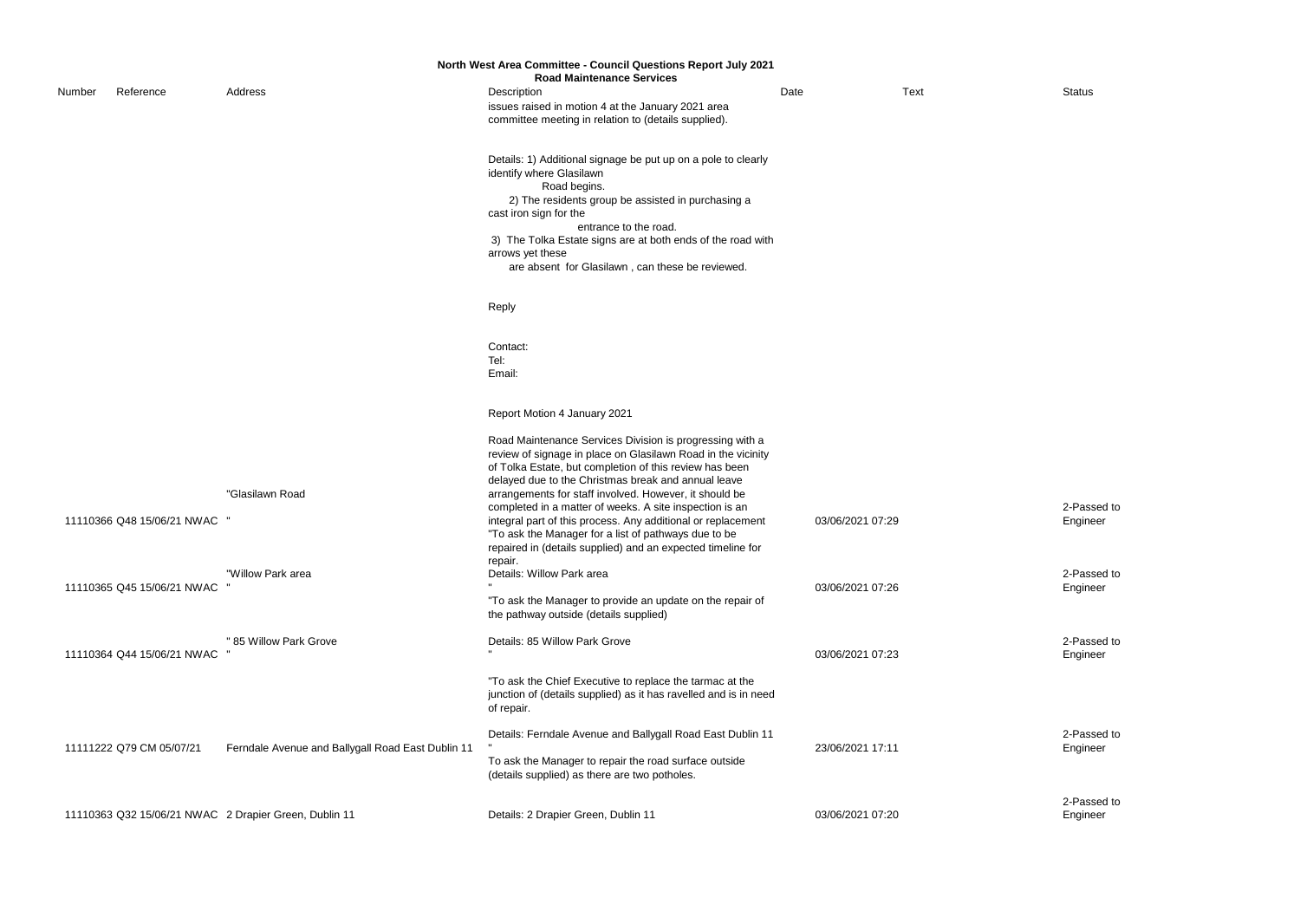2-Passed to Engineer

2-Passed to Engineer

2-Passed to Engineer

|                                                           |                                                                                                                          | <b>North West Area Committee - Council Questions Report July 2021</b><br><b>Road Maintenance Services</b>                                                                                                                                                                                                                                                                                                                                                        |                  |      |                 |
|-----------------------------------------------------------|--------------------------------------------------------------------------------------------------------------------------|------------------------------------------------------------------------------------------------------------------------------------------------------------------------------------------------------------------------------------------------------------------------------------------------------------------------------------------------------------------------------------------------------------------------------------------------------------------|------------------|------|-----------------|
| Number<br>Reference                                       | Address                                                                                                                  | Description<br>"To ask the Manager to provide an update on the repair of<br>the public side of the footpath at the shops on (details<br>supplied) which funding was provided for.                                                                                                                                                                                                                                                                                | Date             | Text | Status          |
| 11110362 Q31 15/06/21 NWAC                                | " Glasnevin Avenue                                                                                                       | Details: Glasnevin Avenue<br>To ask the Manager to repair the footpath at (details<br>supplied)                                                                                                                                                                                                                                                                                                                                                                  | 03/06/2021 07:17 |      | 2-Pas<br>Engine |
| 11110361 Q27 15/06/21 NWAC 4 Maolbhuille Road, Dublin 11. |                                                                                                                          | Details: 24 Maolbhuille Road, Dublin 11.<br>To ask the Manager to repair the footpaths on (details                                                                                                                                                                                                                                                                                                                                                               | 03/06/2021 07:14 |      | 2-Pas<br>Engine |
| 11110360 Q26 15/06/21 NWAC Termon Court, Dublin 11        |                                                                                                                          | supplied) as they are in poor condition in several locations.<br>Details: Termon Court, Dublin 11<br>"To ask the Manager following on from the Area Committee<br>question asked in February 2021 to ask the manager to<br>provide an update on the ramp being too high at (details<br>supplied) and when will it be repaired.                                                                                                                                    | 03/06/2021 07:10 |      | 2-Pas<br>Engine |
| 11110359 Q52 15/06/21 NWAC                                | "Casement Road                                                                                                           | Details: Casement Road<br>"To ask the Chief Executive if he will make a comment on<br>staffing levels in Roads Maintenance and backlog of issues<br>(details supplied).                                                                                                                                                                                                                                                                                          | 03/06/2021 07:08 |      | 2-Pas<br>Engine |
| 11111296 Q82 CM 05/07/21                                  | "10"<br><b>SAINT PAPPIN ROAD</b><br>DUBLIN11"                                                                            | Details: Footpath at 10 St. Pappins Road was reported on<br>April 10th where an elderly man tripped and hurt his face.<br>The query was raised again recently (June 17th) and we<br>were told it has not been inspected yet.<br>"To ask the Manager to arrange for the resurfacing of the<br>(former) laneway area at (details supplied 1). Could the<br>Manager also provide an updated timeframe for the new<br>paving to be installed in (details supplied 2) | 24/06/2021 16:14 |      | 2-Pas<br>Engine |
| 11110358 Q15 15/06/21 NWAC                                | " (1) Cromlech Court between no 42 and 21. (2)<br>Cromlech Court no 13-24 and 37-48.                                     | Details: (1) Cromlech Court between no 42 and 21. (2)<br>Cromlech Court no 13-24 and 37-48.<br>"To ask the Manager to confirm a timeframe for the path<br>improvements to be scheduled at (details supplied)                                                                                                                                                                                                                                                     | 03/06/2021 07:05 |      | 2-Pas<br>Engine |
| 11110357 Q13 15/06/21 NWAC                                | "St Pappin's Road north side footpaths between<br>Ballymun Road and Delville Road<br>"Belclare Drive across from Centra. | Details: St Pappin's Road north side footpaths between<br>Ballymun Road and Delville Road<br>"To ask the Manager to repair the first ramp entering<br>Belclare Drive across from Centra.                                                                                                                                                                                                                                                                         | 03/06/2021 07:01 |      | 2-Pas<br>Engine |
| 11110356 Q4 15/06/21 NWAC                                 |                                                                                                                          |                                                                                                                                                                                                                                                                                                                                                                                                                                                                  | 03/06/2021 06:46 |      | 2-Pas<br>Engine |
| 11110355 Q3 15/06/21 NWAC                                 | Poppintree Parade, Balbutcher Lane                                                                                       | To ask the Manager to repair the ramps at the traffic lights<br>at Poppintree Parade, Balbutcher Lane                                                                                                                                                                                                                                                                                                                                                            | 03/06/2021 06:41 |      | 2-Pas<br>Engine |

2-Passed to Engineer

2-Passed to Engineer

2-Passed to Engineer

2-Passed to Engineer 2-Passed to Engineer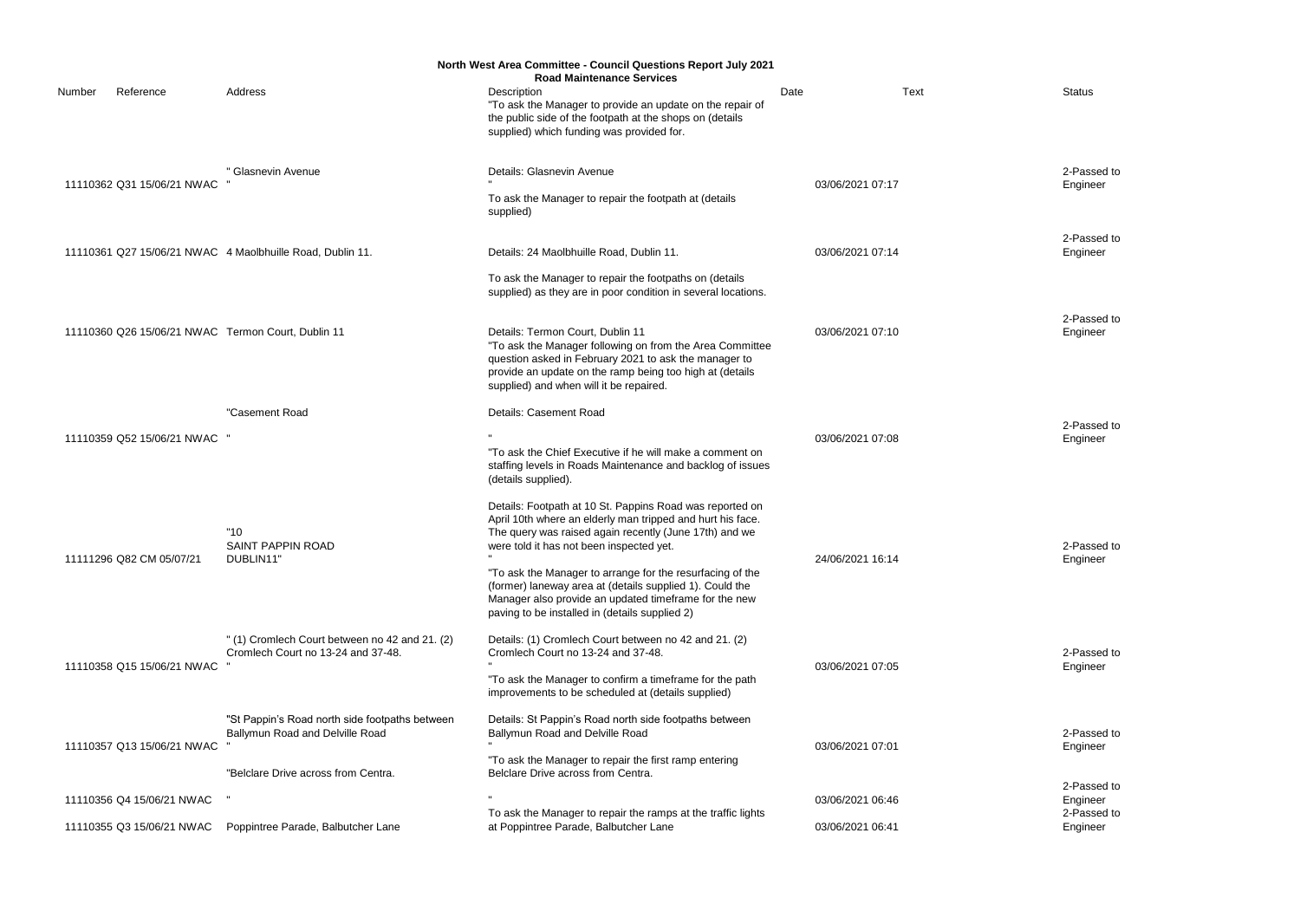2-Passed to Engineer

3-Inspection Required

3-Inspection Required

2-Passed to Engineer

2-Passed to Engineer

|        | North West Area Committee - Council Questions Report July 2021<br><b>Road Maintenance Services</b> |                                                                           |                                                                                                                          |      |                               |               |  |  |
|--------|----------------------------------------------------------------------------------------------------|---------------------------------------------------------------------------|--------------------------------------------------------------------------------------------------------------------------|------|-------------------------------|---------------|--|--|
| Number | Reference                                                                                          | Address                                                                   | Description                                                                                                              | Date | <b>Text</b>                   | <b>Status</b> |  |  |
|        |                                                                                                    |                                                                           | "To ask the Manager to repair the potholes on Balbutcher                                                                 |      |                               |               |  |  |
|        |                                                                                                    | "Balbutcher Drive.                                                        | Drive.                                                                                                                   |      |                               |               |  |  |
|        | 11110354 Q2 15/06/21 NWAC                                                                          |                                                                           |                                                                                                                          |      | 03/06/2021 06:38              | 2-Pas         |  |  |
|        |                                                                                                    |                                                                           | "To ask the Manager to remove the steel which is in the                                                                  |      |                               | Engine        |  |  |
|        |                                                                                                    |                                                                           | grass verge on (details supplied)                                                                                        |      |                               |               |  |  |
|        |                                                                                                    |                                                                           |                                                                                                                          |      |                               |               |  |  |
|        |                                                                                                    |                                                                           |                                                                                                                          |      |                               |               |  |  |
|        |                                                                                                    |                                                                           | Details: Seamus Ennis Road in front of the Sorting Office<br>and near the pedestrian crossing as residents have reported |      |                               |               |  |  |
|        |                                                                                                    |                                                                           | tripping on it.                                                                                                          |      |                               | 2-Pas         |  |  |
|        | 11110353 Q24 15/06/21 NWAC Seamus Ennis Road                                                       |                                                                           |                                                                                                                          |      | 03/06/2021 06:35              | Engine        |  |  |
|        |                                                                                                    |                                                                           | To ask the Manager to repair the broken road surface                                                                     |      |                               |               |  |  |
|        | Q50 NWACM                                                                                          |                                                                           | around the manhole cover at the junction of Virginia Park                                                                |      |                               | 3-Insp        |  |  |
|        | 11109148 18/05/21                                                                                  | junction of Virginia Park and Virginia Drive, Dublin 11                   | and Virginia Drive, Dublin 11                                                                                            |      | 10/05/2021 11:13              | Requi         |  |  |
|        |                                                                                                    | "71                                                                       | To ask the Manager repair the footpath at (details supplied)                                                             |      |                               |               |  |  |
|        | Q49 NWACM                                                                                          | <b>WILLOW PARK ROAD</b>                                                   |                                                                                                                          |      |                               | 3-Insp        |  |  |
|        | 11109147 18/05/21                                                                                  | DUBLIN11"                                                                 | Details: 71 Willow Park Road, Dublin 11.                                                                                 |      | 10/05/2021 11:12              | Requi         |  |  |
|        |                                                                                                    |                                                                           | To ask the Manager to repair the potholes in the tarmac                                                                  |      |                               |               |  |  |
|        |                                                                                                    |                                                                           | surface on the pavement at (details supplied) as the resident                                                            |      |                               |               |  |  |
|        |                                                                                                    |                                                                           | is keen to do work on her driveway but cannot do so until the<br>pavement is repaired.                                   |      |                               |               |  |  |
|        | Q45 NWACM                                                                                          |                                                                           |                                                                                                                          |      |                               | 2-Pas         |  |  |
|        | 11109146 18/05/21                                                                                  | 106 Ballygall Road West, Dublin 11                                        | Details: 106 Ballygall Road West, Dublin 11                                                                              |      | 06/05/2021 07:01              | Engine        |  |  |
|        |                                                                                                    |                                                                           | To ask the Manager can a dishing be put in place outside                                                                 |      |                               |               |  |  |
|        |                                                                                                    |                                                                           | (details supplied).                                                                                                      |      |                               |               |  |  |
|        | Q34 NWACM                                                                                          |                                                                           | Details: 1 Dean Swift Road, Glasnevin, D11R263) (ref:                                                                    |      |                               | 2-Pas         |  |  |
|        | 11109145 18/05/21                                                                                  | 1 Dean Swift Road, Glasnevin, D11R263                                     | 2494910)                                                                                                                 |      | 05/05/2021 16:04              | Engine        |  |  |
|        |                                                                                                    |                                                                           | "To ask the Manager for an update as to when the pathway                                                                 |      |                               |               |  |  |
|        | Q27 NWACM                                                                                          |                                                                           | will be repaired at (details supplied) Details: 100                                                                      |      |                               | 2-Pas         |  |  |
|        | 11109143 18/05/21                                                                                  | 100 Cardiffsbridge Road                                                   | Cardiffsbridge Road                                                                                                      |      | 05/05/2021 15:30              | Engine        |  |  |
|        |                                                                                                    |                                                                           | To ask the Manager to carry out a full assessment of the<br>pathways at (details supplied)                               |      |                               |               |  |  |
|        |                                                                                                    |                                                                           |                                                                                                                          |      |                               |               |  |  |
|        |                                                                                                    |                                                                           | Details: Pinewood, Glasnevin. A number of pathways in this                                                               |      |                               |               |  |  |
|        | Q22 NWACM                                                                                          |                                                                           | area are in a bad state of disrepair. Can a list of areas within                                                         |      |                               | 3-Insp        |  |  |
|        | 11109142 18/05/21                                                                                  | Pinewood, Glasnevin                                                       | Pinewood to be repaired please be provided.                                                                              |      | 10/05/2021 11:26              | Requi         |  |  |
|        | Q10 NWACM                                                                                          | footpath adjacent to Belclare Park which leads up to                      | To ask the Manager to arrange for the footpath adjacent to<br>Belclare Park which leads up to Poppintree Park to be      |      |                               | 3-Insp        |  |  |
|        | 11109141 18/05/21                                                                                  | Poppintree Park                                                           | edged properly.                                                                                                          |      | 10/05/2021 11:12              | Requi         |  |  |
|        |                                                                                                    |                                                                           | To ask the Manager to repair the ramps on Belclare                                                                       |      | Job 41130498 - 01-Job Raised, |               |  |  |
|        |                                                                                                    |                                                                           | Crescent, both are in very poor condition. They are the old                                                              |      | Defect Job created via        |               |  |  |
|        |                                                                                                    | 11109140 Q7 NWACM 18/05/21 BELCLARE CRESCENT                              | red ramps and are crumbling.                                                                                             |      | 10/05/2021 13:04 Connector    | 6-Job         |  |  |
|        |                                                                                                    |                                                                           | To ask the Manager to replace the trees and footpaths on                                                                 |      |                               |               |  |  |
|        |                                                                                                    |                                                                           | Coultry Avenue in consultation with residents. The trees<br>are causing huge issues and going under people's homes       |      |                               | 3-Insp        |  |  |
|        | 11109139 Q4 NWACM 18/05/21 Coultry Avenue                                                          |                                                                           | as well as cracking all the footpaths.                                                                                   |      | 10/05/2021 11:26              | Requi         |  |  |
|        |                                                                                                    |                                                                           | To ask the Manager to repair the footpaths in Kippure Park,                                                              |      |                               |               |  |  |
|        |                                                                                                    |                                                                           | there are holes in parts of them which will cause a serious                                                              |      |                               | 3-Insp        |  |  |
|        | 11109138 Q2 NWACM 18/05/21 KIPPURE PARK                                                            |                                                                           | accident.                                                                                                                |      | 10/05/2021 11:11              | Requi         |  |  |
|        |                                                                                                    | 11109137 Q1 NWACM 18/05/21 lane between Dunsink Avenue and Wellmount Road | To ask the Manager to resurface the lane between Dunsink<br>Avenue and Wellmount Road                                    |      | 06/05/2021 11:40              | 3-Insp        |  |  |
|        |                                                                                                    |                                                                           |                                                                                                                          |      |                               | Requi         |  |  |

2-Passed to Engineer

3-Inspection Required

3-Inspection Required

6-Job Raised

3-Inspection Required

3-Inspection Required 3-Inspection Required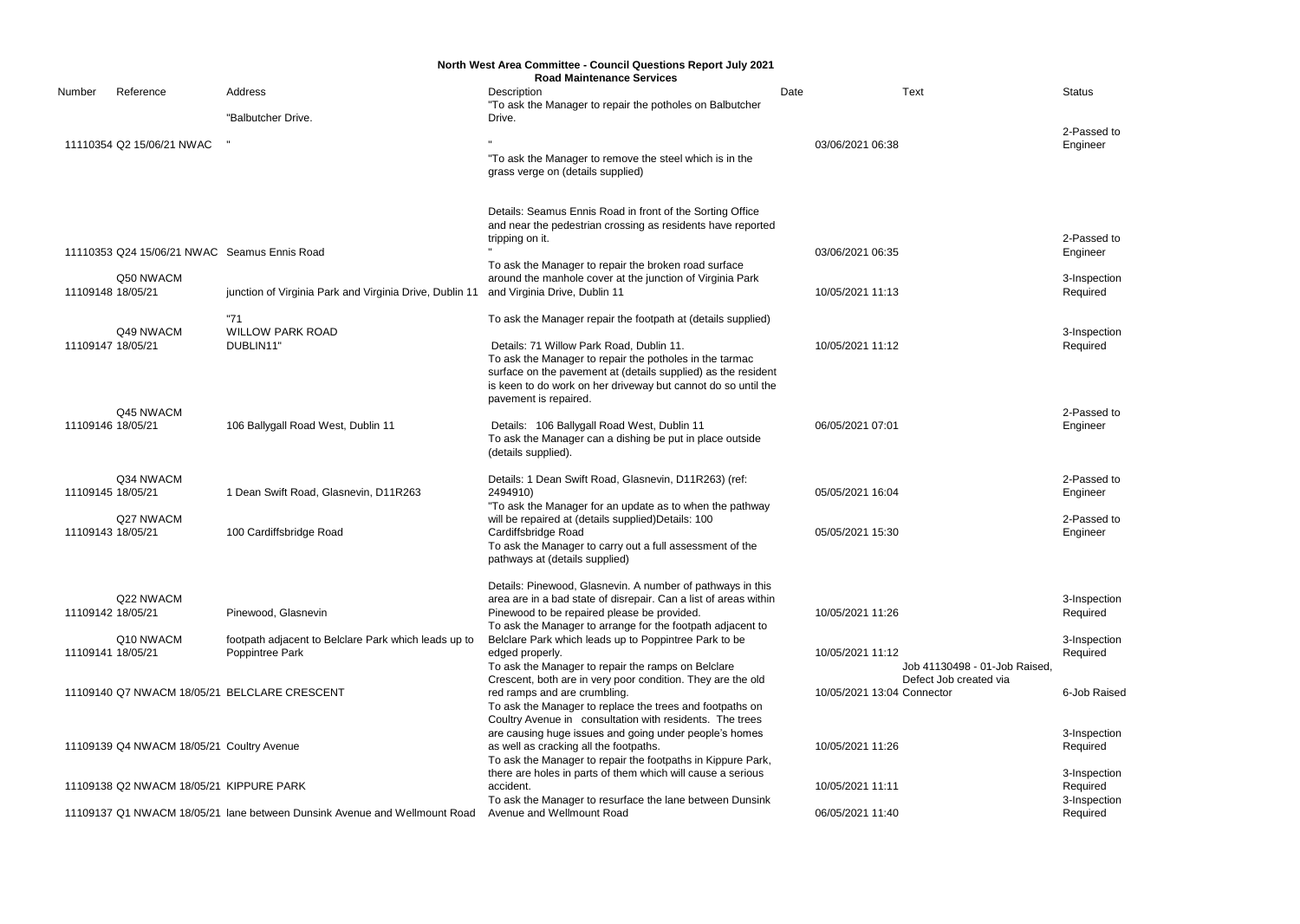3-Inspection Required

3-Inspection Required

2-Passed to Engineer

| <b>North West Area Committee - Council Questions Report July 2021</b> |                                |                                                |                                                                                                                                                                                       |                  |      |                 |  |
|-----------------------------------------------------------------------|--------------------------------|------------------------------------------------|---------------------------------------------------------------------------------------------------------------------------------------------------------------------------------------|------------------|------|-----------------|--|
| Number                                                                | Reference                      | Address                                        | <b>Road Maintenance Services</b><br>Description                                                                                                                                       | Date             | Text | Status          |  |
|                                                                       |                                |                                                |                                                                                                                                                                                       |                  |      |                 |  |
|                                                                       |                                |                                                | "To ask the Chief Executive to arrange for an inspection of<br>the surface of the car park at (details supplied) with a view<br>to resurfacing and repair.                            |                  |      |                 |  |
|                                                                       |                                |                                                |                                                                                                                                                                                       |                  |      |                 |  |
|                                                                       | 11109099 Q88 CM 10/05/21       |                                                | Details: The Car Park on Barry Road/Avenue at the shops.<br>A number of potholes are present which need repair.                                                                       | 04/05/2021 16:42 |      | 2-Pas<br>Engine |  |
|                                                                       |                                | The Car Park on Barry Road/Avenue at the shops | "To ask the Chief Executive to arrange for the footpaths on<br>Ballygall Avenue to be                                                                                                 |                  |      |                 |  |
|                                                                       |                                |                                                | CRES inspected and any repairs necessary to be carried<br>out. The trees along this section of street are huge and are<br>lifting the footpaths in places.                            |                  |      | 3-Insp          |  |
|                                                                       | 11109098 Q16 CM 10/05/21       | <b>BALLYGALL AVENUE</b>                        |                                                                                                                                                                                       | 10/05/2021 11:41 |      | Requi           |  |
|                                                                       |                                |                                                | To ask the Manager to review the issue of speeding on<br>(details supplied) and improve the ramps as recent<br>resurfacing work has left the ramps less effective than<br>previously. |                  |      |                 |  |
|                                                                       | Q44 NWACM                      |                                                |                                                                                                                                                                                       |                  |      | 3-Insp          |  |
|                                                                       | 11109135 18/05/21              | Ballygall Parade, Dublin 11                    | Details: Ballygall Parade, Dublin 11.<br>"To ask the Chief Executive to repair the road surface at<br>(details supplied) as there is a large pothole which is                         | 10/05/2021 11:26 |      | Requi           |  |
|                                                                       |                                | "14"                                           | impeding the resident's access to their driveway.                                                                                                                                     |                  |      |                 |  |
|                                                                       | 11108945 Q120 CM 10/05/21      | <b>BALLYGALL AVENUE</b><br>DUBLIN11"           | Details: 14 Ballygall Avenue Dublin 11                                                                                                                                                | 29/04/2021 11:48 |      | 2-Pas<br>Engine |  |
|                                                                       |                                |                                                | "To ask the Chief Executive to arrange for an inspection of<br>the surface of the car park at (details supplied) with a view<br>to resurfacing and repair.                            |                  |      |                 |  |
|                                                                       |                                |                                                | Details: The Car Park on Barry Road/Avenue at the shops.                                                                                                                              |                  |      |                 |  |
|                                                                       |                                |                                                | A number of potholes are present which need repair.                                                                                                                                   |                  |      | 2-Pas           |  |
|                                                                       | 11108942 Q88 CM 10/05/21       | The Car Park on Barry Road/Avenue at the shops |                                                                                                                                                                                       | 29/04/2021 11:40 |      | Engine          |  |
|                                                                       |                                |                                                | "To ask the Chief Executive to arrange for the footpaths on<br>Ballygall Avenue to be                                                                                                 |                  |      |                 |  |
|                                                                       |                                |                                                | inspected and any repairs necessary to be carried out. The<br>trees along this section of street are huge and are lifting the                                                         |                  |      |                 |  |
|                                                                       |                                |                                                | footpaths in places.                                                                                                                                                                  |                  |      | 2-Pas           |  |
|                                                                       | 11108454 Q16 NWAC 10/05/21     | <b>Ballygall Avenue</b>                        |                                                                                                                                                                                       | 21/04/2021 09:50 |      | Engine          |  |
|                                                                       |                                |                                                | To ask the Manager to give an update on the proposed                                                                                                                                  |                  |      |                 |  |
|                                                                       | Q61 NWACM<br>11109134 18/05/21 | <b>GLASNEVIN AVENUE</b>                        | cycle lanes on Glasnevin Avenue and plans to ensure the<br>cycle path is free of potholes and uneven surfaces.                                                                        | 05/05/2021 14:58 |      | 2-Pas<br>Engine |  |
|                                                                       |                                |                                                | To ask the Manager to provide a report detailing the                                                                                                                                  |                  |      |                 |  |
|                                                                       |                                |                                                | condition of the road surface on Glasnevin Avenue following                                                                                                                           |                  |      |                 |  |
|                                                                       | Q46 NWACM                      |                                                | the recent road openings by a utilities company and to<br>indicate if the repairs to the road surface are to an                                                                       |                  |      | 2-Pas           |  |
|                                                                       | 11107875 20/04/21              | <b>Glasnevin Avenue</b>                        | acceptable level.                                                                                                                                                                     | 07/04/2021 15:25 |      | Engine          |  |
|                                                                       | Q43 NWACM                      |                                                | To ask the Manager for timescales on the resurfacing of                                                                                                                               |                  |      |                 |  |
|                                                                       | 11107874 20/04/21              | <b>TOLKA COTTAGES</b>                          | Tolka Cottages.                                                                                                                                                                       | 06/05/2021 10:33 |      | Enqui           |  |
|                                                                       |                                |                                                | To ask the Manager to repair the drainage problems at<br>(details supplied) when the pavement was resurfaced                                                                          |                  |      |                 |  |
|                                                                       |                                |                                                | recently it caused pooling of water at the front gate as the                                                                                                                          |                  |      | 2-Pas           |  |
|                                                                       | 11107932 Q34 NWAC 20/04/21     | 89 Sycamore Road                               | water does not have anywhere to drain.                                                                                                                                                | 08/04/2021 16:32 |      | Engine          |  |
|                                                                       | Q35 NWACM<br>11107872 20/04/21 | 31 Grove Park Avenue                           | To ask the Manager to repair the footpath at (details<br>supplied)                                                                                                                    | 07/04/2021 15:15 |      | 2-Pas<br>Engine |  |
|                                                                       |                                |                                                |                                                                                                                                                                                       |                  |      |                 |  |

2-Passed to Engineer

2-Passed to Engineer

2-Passed to Engineer

2-Passed to Engineer

Enquiry Resolved

2-Passed to Engineer 2-Passed to Engineer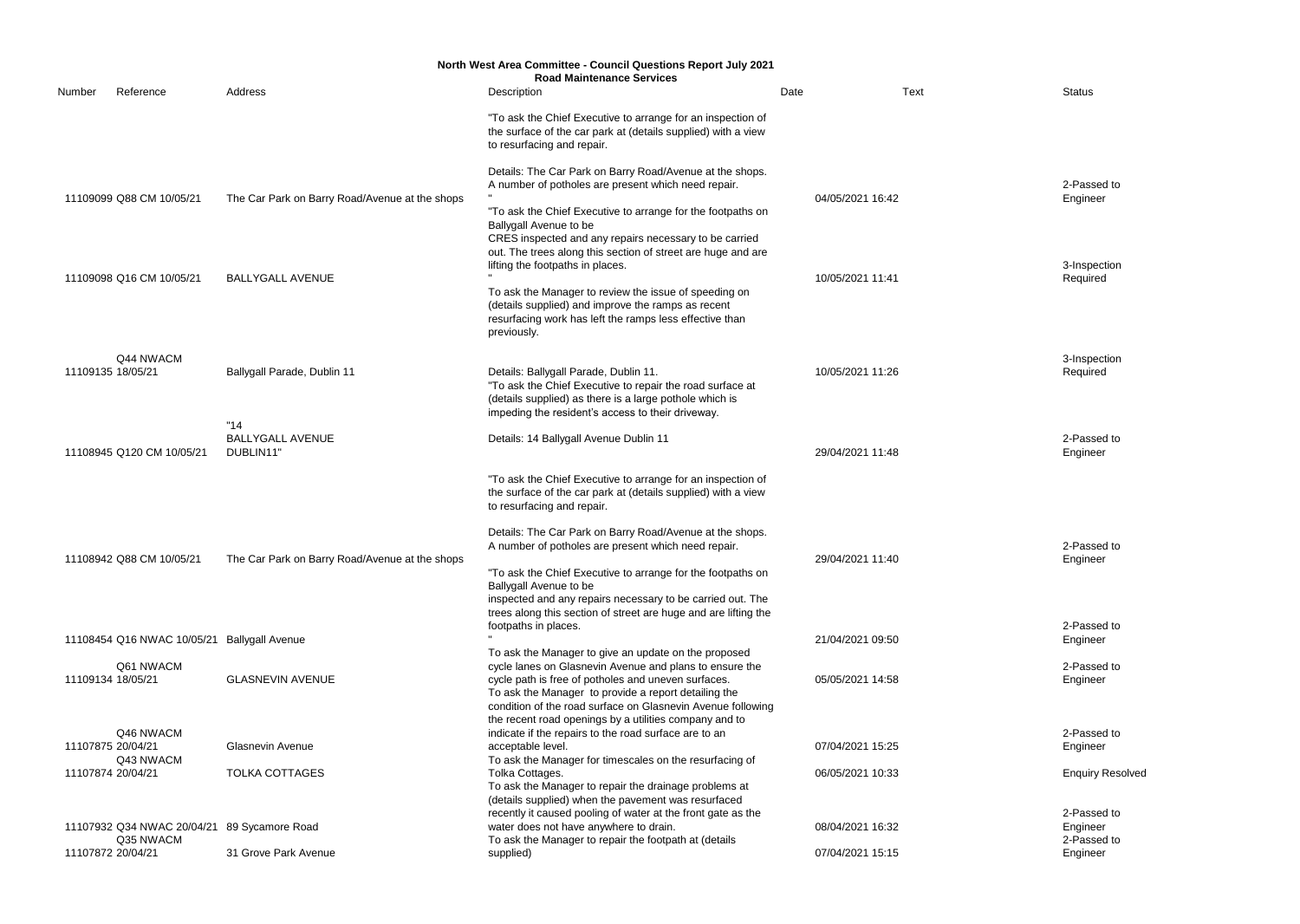Status<br>2-Passed to Engineer 2-Passed to Engineer

2-Passed to Engineer

2-Passed to Engineer

|                   |                                                 |                                                | <b>North West Area Committee - Council Questions Report July 2021</b><br><b>Road Maintenance Services</b>                                                                                                                                                                                      |      |                  |                 |
|-------------------|-------------------------------------------------|------------------------------------------------|------------------------------------------------------------------------------------------------------------------------------------------------------------------------------------------------------------------------------------------------------------------------------------------------|------|------------------|-----------------|
| Number            | Reference                                       | Address                                        | Description                                                                                                                                                                                                                                                                                    | Date | Text             | <b>Status</b>   |
|                   | Q33 NWACM                                       |                                                | To ask the Manager to repair the footpath at [details                                                                                                                                                                                                                                          |      |                  | 2-Pas           |
| 11107871 20/04/21 |                                                 | 95 McKee Road                                  | supplied] as it has come loose.                                                                                                                                                                                                                                                                |      | 07/04/2021 15:13 | Engine          |
|                   | Q32 NWACM                                       |                                                | To ask the Manager to repair the raised footpath at the                                                                                                                                                                                                                                        |      |                  | 2-Pas           |
| 11107870 20/04/21 |                                                 | junction of Cappagh Road and Patrickswell Plac | junction of Cappagh Road and Patrickswell Place.<br>"To ask the Manager to arrange a survey of the condition of<br>the road at (details supplied)                                                                                                                                              |      | 07/04/2021 15:12 | Engine          |
|                   | Q23 NWACM                                       |                                                | Details: Dean Swift Road                                                                                                                                                                                                                                                                       |      |                  | 2-Pas           |
| 11107869 20/04/21 |                                                 | Dean Swift Road                                |                                                                                                                                                                                                                                                                                                |      | 07/04/2021 15:10 | Engine          |
|                   | Q <sub>17</sub> NWACM                           |                                                | To ask the Manager to repair the footpaths on Willow Park                                                                                                                                                                                                                                      |      |                  | 2-Pas           |
| 11107868 20/04/21 |                                                 | <b>Willow Park Road and Beneavin Drive</b>     | Road and Beneavin Drive, they are in a dire condition.                                                                                                                                                                                                                                         |      | 12/04/2021 10:31 | Engine          |
|                   |                                                 |                                                | "To ask the Manager for a review of the signage at (details<br>supplied); if a site visit can be arranged; and if the residents<br>can be assisted with perhaps purchasing improved signage.                                                                                                   |      |                  |                 |
|                   |                                                 |                                                | Details: Casement Road Lower                                                                                                                                                                                                                                                                   |      |                  | 2-Pas           |
|                   |                                                 | 11106640 Q21 NWAC 16/03/21 Casement Road Lower | To ask the Manager to repair a pothole and other damage to<br>the road at (details supplied).                                                                                                                                                                                                  |      | 08/03/2021 10:54 | Engine          |
|                   |                                                 |                                                | Details: Grove Road, about 5 meters from the junction with                                                                                                                                                                                                                                     |      |                  | 2-Pas           |
|                   | 11106479 Q48 NWAC 16/03/21 Grove Road           |                                                | Sycamore Road.<br>To ask the Manager to arrange for the potholes on Doon                                                                                                                                                                                                                       |      | 04/03/2021 06:57 | Engine          |
|                   | Q11 NWACM                                       |                                                | Court adjacent to the new O'Cualann build be repaired as                                                                                                                                                                                                                                       |      |                  | 3-Insp          |
| 11107867 20/04/21 |                                                 | <b>DOON COURT</b>                              | they are causing damage to peoples cars locally.                                                                                                                                                                                                                                               |      | 06/05/2021 10:32 | Requi           |
|                   |                                                 |                                                | To ask the Manager to arrange for the re-instatement of the<br>paths from (details supplied). There are several uneven and<br>dangerous paths, cracked paving, the edges have potholes<br>in the tarmac "temporary surfaces" and the whole section<br>needs to be considered for improvements. |      |                  |                 |
|                   | 11107864 Q8 NWACM 20/04/21 57-121 Griffith Road |                                                | Details: 57-121 Griffith Road. The paths on the rest of<br>Griffith Road were resurfaced a couple of years ago but this<br>section was not included.                                                                                                                                           |      | 07/04/2021 14:48 | 2-Pas<br>Engine |

2-Passed to Engineer

2-Passed to Engineer

3-Inspection Required

2-Passed to Engineer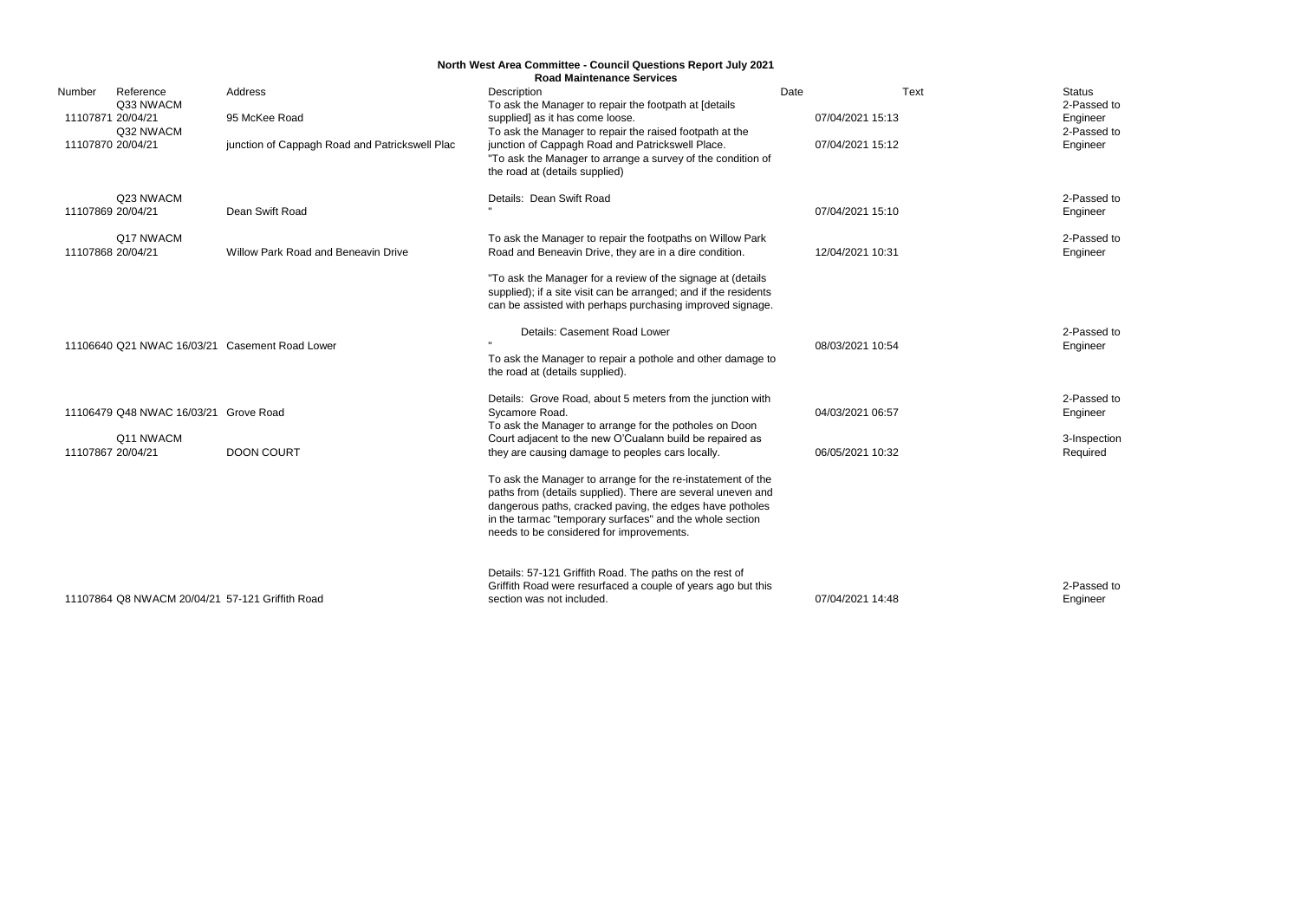|                            |                                                 |                                                            | North West Area Committee - Council Questions Report July 2021                                                               |                  |             |                 |
|----------------------------|-------------------------------------------------|------------------------------------------------------------|------------------------------------------------------------------------------------------------------------------------------|------------------|-------------|-----------------|
|                            |                                                 |                                                            | <b>Road Maintenance Services</b>                                                                                             |                  |             |                 |
| Number                     | Reference                                       | Address                                                    | Description<br>To ask the Manager to arrange for the paving and road                                                         | Date             | <b>Text</b> | Status          |
|                            |                                                 |                                                            | surfaces to be reinstated at (details supplied); will the<br>Manager consider a complete resurfacing of the roads and        |                  |             |                 |
|                            |                                                 |                                                            | reinstatement of paving areas where the grass has<br>overgrown in between the paving stones; at the following                |                  |             |                 |
|                            |                                                 |                                                            | locations specifically:a) The entrance to Sillogue Gardens                                                                   |                  |             |                 |
|                            |                                                 |                                                            | between no's 6 and 24 the road is peppered with potholes<br>and several uneven "temporary resurfacing", it is an             |                  |             |                 |
|                            |                                                 |                                                            | eyesore.<br>b) Pothole to the rear of no 8                                                                                   |                  |             |                 |
|                            |                                                 |                                                            | c) at the entrance between 28 and 38, road has various                                                                       |                  |             |                 |
|                            |                                                 |                                                            | uneven repairs, cracks and potholes (not to be confused<br>with the rear of said houses which are in good condition)         |                  |             |                 |
|                            |                                                 |                                                            | d) rear of 83 and 84, large potholes and uneven surfaces                                                                     |                  |             |                 |
|                            |                                                 |                                                            | e) rear of 93 and 110, numerous potholes and uneven<br>surfaces                                                              |                  |             |                 |
|                            |                                                 |                                                            | f) rear of 102, long crack in the road<br>g) paved area to the front of 106-107 in need of an upgrade,                       |                  |             |                 |
|                            |                                                 |                                                            | multiple uneven paving stones with grass growing through                                                                     |                  |             |                 |
|                            |                                                 |                                                            | them<br>h) to the side/rear of no 53, path is uneven, cracked, and                                                           |                  |             |                 |
|                            |                                                 | "Sillogue Gardens                                          | bottom step is broken, the paving stones at the end are<br>covered in grass and likely needing to be removed and             |                  |             | 2-Pas           |
| 11107863 Q5 NWACM 20/04/21 |                                                 |                                                            | replaced.                                                                                                                    | 12/04/2021 10:33 |             | Engine          |
|                            |                                                 |                                                            | "To ask the Manager to arrange for the footpath to be<br>repaired at (details supplied). This has been reported              |                  |             |                 |
|                            |                                                 |                                                            | several times after elderly residents locally tripping on said<br>damage.                                                    |                  |             |                 |
|                            | 11106478 Q39 NWAC 16/03/21 13 Crannogue Terrace |                                                            | Details: 13 Crannogue Terrace                                                                                                |                  |             | 2-Pas           |
|                            |                                                 |                                                            |                                                                                                                              | 04/03/2021 06:54 |             | Engine          |
|                            |                                                 |                                                            | To ask the Manager to arrange for the resurfacing of the<br>paths on Dunsink Drive which are in a very poor state in         |                  |             | 2-Pas           |
|                            | 11106477 Q37 NWAC 16/03/21 Dunsink Drive        |                                                            | some parts, in particular the end close to Wellmount Road.<br>To ask the Manager to urgently repair paths in the Willow      | 04/03/2021 06:50 |             | Engine          |
|                            |                                                 |                                                            | Park and Pinewood areas. This area has a high number of                                                                      |                  |             |                 |
|                            |                                                 | 11106476 Q32 NWAC 16/03/21 Willow Park and Pinewood areas. | people who are of risk of tripping/falling due to the different<br>levels of the paths                                       | 04/03/2021 06:46 |             | 2-Pas<br>Engine |
|                            |                                                 |                                                            | "To ask the Manager to reinstall the ramp at (details<br>supplied) which wasn't put back in during recent re                 |                  |             | 2-Pas           |
|                            | 11106475 Q23 NWAC 16/03/21 Kildonan Road        |                                                            | pavement works. Details: Kildonan Road                                                                                       | 04/03/2021 06:42 |             | Engine          |
|                            |                                                 |                                                            | To ask the Manager to resurface the Old North Road<br>Finglas and to examine the parking that is taking place,               |                  |             |                 |
|                            | 11106474 Q9 NWAC 16/03/21                       | Old North Road Finglas                                     | there is a lot of people parking here who don't live in the<br>area.                                                         | 04/03/2021 06:22 |             | 2-Pas<br>Engine |
|                            |                                                 |                                                            | To ask the Manager to repair the pothole at the entrance of<br>Ard Na Meala, there is also a steel pole sticking up from the |                  |             |                 |
|                            |                                                 |                                                            | ground where the old bus stop was on Ballymun Road                                                                           |                  |             | 2-Pas           |
|                            | 11106472 Q2 NWAC 16/03/21                       | Ard Na Meala                                               | beside Ard na Meala<br>"To ask the Manager to arrange for the inspection of the                                              | 04/03/2021 05:20 |             | Engine          |
|                            | 11106471 Q22 NWAC 16/03/21                      | " McKee Road                                               | pathways on (details supplied) with a view to carrying out<br>badly needed repairs. Details: McKee Road                      | 04/03/2021 05:17 |             | 2-Pas<br>Engine |
|                            |                                                 |                                                            |                                                                                                                              |                  |             |                 |

2-Passed to Engineer

2-Passed to Engineer

2-Passed to Engineer

2-Passed to Engineer

2-Passed to Engineer

2-Passed to Engineer

2-Passed to Engineer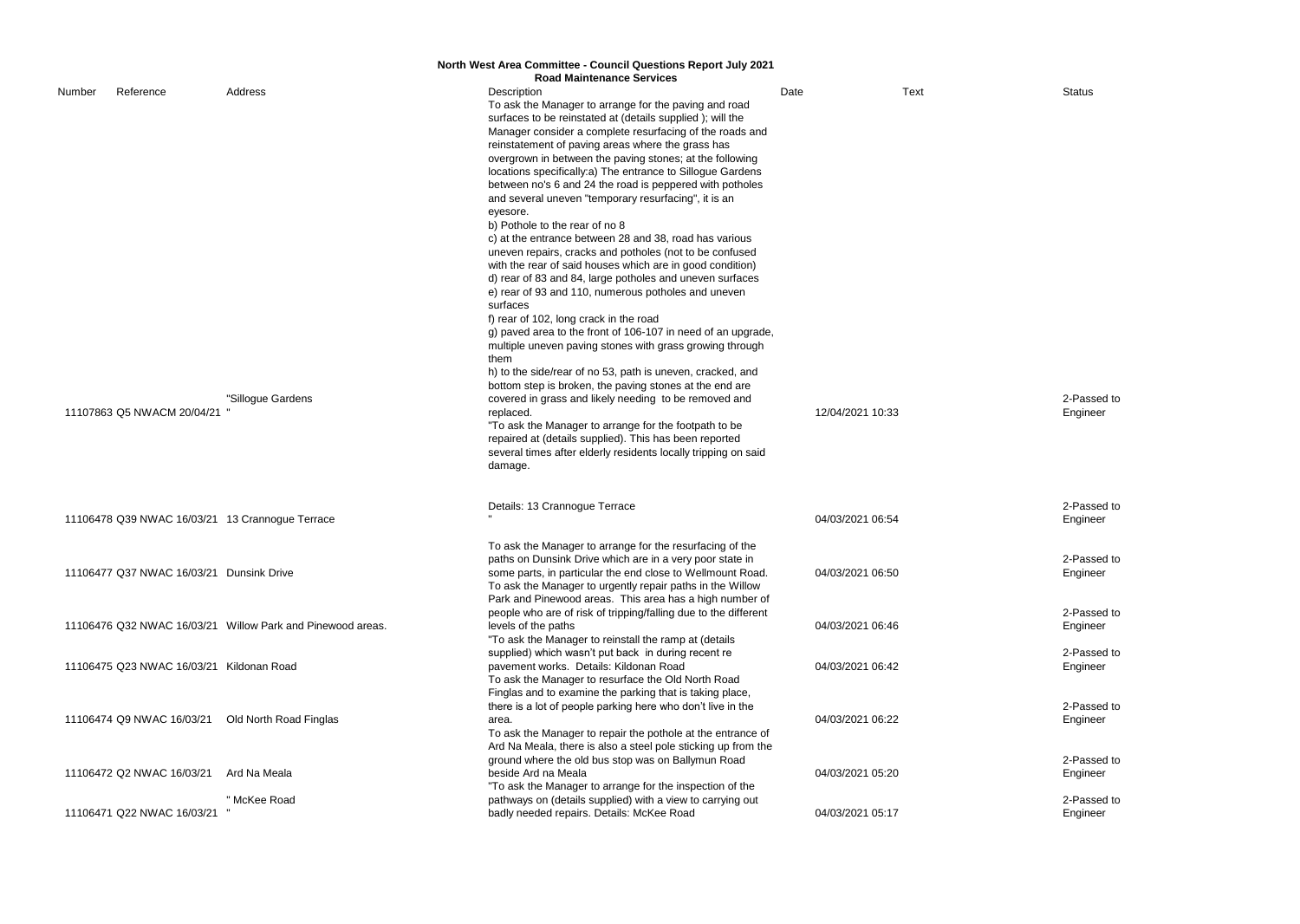|        |                                         |                                                                                      | <b>North West Area Committee - Council Questions Report July 2021</b>                 |      |                            |                                   |                         |
|--------|-----------------------------------------|--------------------------------------------------------------------------------------|---------------------------------------------------------------------------------------|------|----------------------------|-----------------------------------|-------------------------|
|        |                                         |                                                                                      | <b>Road Maintenance Services</b>                                                      |      |                            |                                   |                         |
| Number | Reference                               | Address                                                                              | Description<br>To ask the Manager for an update on the realignment of the             | Date |                            | Text                              | <b>Status</b>           |
|        |                                         |                                                                                      | ramp at the entrance to Mellowes Park on Casement Road.                               |      |                            | Job 41129906 - 01-Job Raised,     |                         |
|        |                                         |                                                                                      | Wheelchair users can no longer access the ramp due to its                             |      |                            | Defect Job created via            |                         |
|        |                                         | 11105245 Q33 NWAC 16/02/21 At the entrance to Mellowes Park on Casement Road height. |                                                                                       |      | 27/04/2021 15:34 Connector |                                   | 6-Job Raised            |
|        |                                         |                                                                                      | To ask the Manager if steps can be taken to fix dangerous                             |      |                            |                                   |                         |
|        |                                         |                                                                                      | footpaths at (details supplied)                                                       |      |                            |                                   |                         |
|        |                                         |                                                                                      |                                                                                       |      |                            |                                   |                         |
|        |                                         | 11105244 Q42 NWAC 16/02/21 Fitzmaurice Road, Ballygall                               | Details: Fitzmaurice Road, Ballygall (photos attached)                                |      | 17/02/2021 09:45           |                                   | <b>Enquiry Resolved</b> |
|        |                                         |                                                                                      | To ask the Manage to arrange a speedy repair of the large                             |      |                            |                                   |                         |
|        |                                         |                                                                                      | pothole at (details supplied). This area has very high footfall                       |      |                            |                                   |                         |
|        |                                         |                                                                                      | due to the amount of shops and local schools in the vicinity.                         |      |                            |                                   |                         |
|        |                                         |                                                                                      |                                                                                       |      |                            |                                   |                         |
|        |                                         |                                                                                      | Details: Marsella's takeaway 10 Fitzmaurice Road, Dublin                              |      |                            |                                   |                         |
|        |                                         | 11105243 Q27 NWAC 16/02/21 Marsella's takeaway 10 Fitzmaurice Road, Dublin 11        | 11.                                                                                   |      | 17/02/2021 09:44           |                                   | <b>Enquiry Resolved</b> |
|        |                                         |                                                                                      | "To ask the Manager to arrange for the potholes on                                    |      |                            |                                   |                         |
|        |                                         |                                                                                      | Wellmount Road adjacent to the FAST building to be                                    |      |                            | Job 41127503 - 01-Job Raised,     |                         |
|        |                                         |                                                                                      | repaired and for the road to be included on future works<br>plans for re-instatement. |      |                            | Defect Job created via            |                         |
|        |                                         | 11105242 Q14 NWAC 16/02/21 Wellmount Road adjacent to the FAST building              |                                                                                       |      | 24/02/2021 10:09 Connector |                                   | 6-Job Raised            |
|        |                                         |                                                                                      |                                                                                       |      |                            |                                   |                         |
|        |                                         |                                                                                      |                                                                                       |      |                            |                                   |                         |
|        |                                         |                                                                                      | To ask the Manager if steps can be taken to address the                               |      |                            |                                   |                         |
|        |                                         |                                                                                      | poor condition of the footpath (details supplied) in Dublin 11.                       |      |                            |                                   |                         |
|        |                                         |                                                                                      | Details: The condition of the footpath 46-104 Kildonan Road,                          |      |                            |                                   |                         |
|        |                                         |                                                                                      | Finglas West (beside Park), is in a deplorable condition and                          |      |                            |                                   |                         |
|        |                                         |                                                                                      | needs to be replaced immediately. Last year the council                               |      |                            |                                   |                         |
|        |                                         |                                                                                      | partially replaced the footpath beside the houses; why did                            |      |                            |                                   |                         |
|        |                                         |                                                                                      | the council not replace the footpaths entirely here when                              |      |                            |                                   |                         |
|        |                                         |                                                                                      | places e.g. like Sycamore Road in Finglas East have gave                              |      |                            |                                   |                         |
|        |                                         |                                                                                      | both sides of the road completely refurbished; e.g. the                               |      |                            |                                   |                         |
|        |                                         |                                                                                      | residents of 88 Kildonan Road are aged 86 and 92 and find                             |      |                            | Job 41129908 - 01-Job Raised,     |                         |
|        |                                         |                                                                                      | it hard to walk to and from the house, and there are many                             |      |                            | Defect Job created via            |                         |
|        |                                         | 11105241 Q45 NWAC 16/02/21 46-104 Kildonan Road, Finglas West                        | others like them.                                                                     |      | 27/04/2021 15:46 Connector |                                   | 6-Job Raised            |
|        |                                         |                                                                                      | To ask the Manager to repair the dangerous broken bollard                             |      |                            |                                   |                         |
|        |                                         |                                                                                      | outside (details supplied)                                                            |      |                            |                                   |                         |
|        |                                         |                                                                                      |                                                                                       |      |                            | duplicate,job created on          |                         |
|        |                                         | 11105240 Q34 NWAC 16/02/21 Macari's Ballygall Road West, Finglas                     | Details: Macari's Ballygall Road West, Finglas.                                       |      |                            | 22/02/2021 09:43 previous enquiry | <b>Enquiry Resolved</b> |
|        |                                         |                                                                                      | "To ask the Manage for a report on the recent utility works at                        |      |                            |                                   |                         |
|        |                                         |                                                                                      | (details supplied) this road recently had a new roadway laid                          |      |                            |                                   |                         |
|        |                                         |                                                                                      | which have now been dug up again.                                                     |      |                            |                                   |                         |
|        |                                         |                                                                                      | A) Were the utility works planned.                                                    |      |                            |                                   |                         |
|        |                                         |                                                                                      | B) What level of communication took place between Road                                |      |                            |                                   |                         |
|        |                                         |                                                                                      | Maintenance and Utilities.                                                            |      |                            |                                   |                         |
|        |                                         |                                                                                      | C) Will the road be put repaved to its previous standard                              |      |                            |                                   |                         |
|        |                                         |                                                                                      | D) Who is responsible for paying for the road to be repaved                           |      |                            |                                   |                         |
|        |                                         |                                                                                      | following these works.                                                                |      |                            |                                   |                         |
|        |                                         |                                                                                      |                                                                                       |      |                            |                                   |                         |
|        |                                         |                                                                                      | Details: Cappagh Road                                                                 |      |                            |                                   |                         |
|        | 11105239 Q25 NWAC 16/02/21 Cappagh Road |                                                                                      |                                                                                       |      | 17/02/2021 09:42           |                                   | <b>Enquiry Resolved</b> |
|        |                                         |                                                                                      | To ask the Manager to arrange for the potholes on Ratoath                             |      |                            |                                   |                         |
|        |                                         |                                                                                      | Road at junction of Rathvilly Road to be repaired. There is at                        |      |                            |                                   |                         |
|        |                                         | 11105238 Q13 NWAC 16/02/21 Ratoath Road at junction of Rathvilly Road                | least one large and one small at the junction.                                        |      | 22/02/2021 10:08 Duplicate |                                   | <b>Enquiry Resolved</b> |
|        |                                         |                                                                                      |                                                                                       |      |                            |                                   |                         |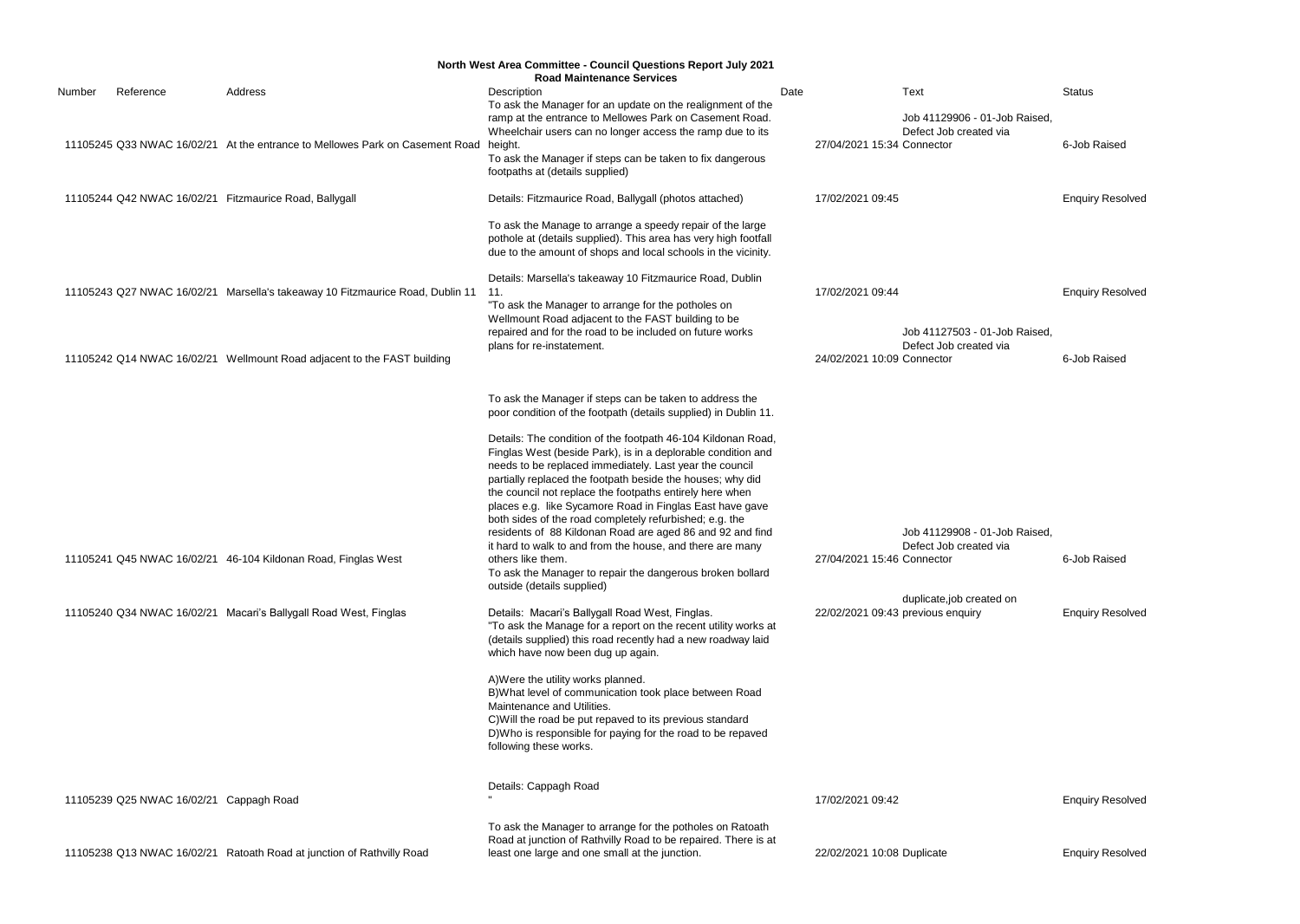|        |                                              |                                                                                     | <b>North West Area Committee - Council Questions Report July 2021</b><br><b>Road Maintenance Services</b> |                            |                                                 |                         |
|--------|----------------------------------------------|-------------------------------------------------------------------------------------|-----------------------------------------------------------------------------------------------------------|----------------------------|-------------------------------------------------|-------------------------|
| Number | Reference                                    | Address                                                                             | Description                                                                                               | Date                       | Text                                            | <b>Status</b>           |
|        |                                              |                                                                                     |                                                                                                           |                            | Job 41128557 - 01-Job Raised.                   |                         |
|        |                                              |                                                                                     | To ask the Manager to repair the footpaths on Belclare                                                    |                            | Defect Job created via                          |                         |
|        | 11105237 Q7 NWAC 16/02/21                    | <b>Belclare Drive</b>                                                               | Drive, they are in a very poor condition.                                                                 | 25/03/2021 09:59 Connector |                                                 | 6-Job Raised            |
|        |                                              |                                                                                     | That roads which have experienced severe damage due to                                                    |                            |                                                 |                         |
|        |                                              |                                                                                     | building works in Ballymun are prioritised for repair. They                                               |                            |                                                 |                         |
|        |                                              |                                                                                     | include Balcurris Road, Balbutcher Lane and Cranogue                                                      |                            |                                                 |                         |
|        |                                              | 11105236 M!A NWAC 16/02/21 Balcurris Road, Balbutcher Lane and Cranogue Road. Road. |                                                                                                           | 17/02/2021 09:39           |                                                 | <b>Enquiry Resolved</b> |
|        |                                              |                                                                                     | To ask the Manager for an update on the pathways repairs                                                  |                            |                                                 | 2-Passed to             |
|        | 11104253 Q7 NWAC 19/01/21 19 Barry Drive     |                                                                                     | at (details supplied).                                                                                    | 07/01/2021 10:29           |                                                 | Engineer                |
|        |                                              |                                                                                     | To ask the Manager to arrange for repairs to Kilshane Road                                                |                            |                                                 |                         |
|        |                                              |                                                                                     | adjacent to Finglas Celtic clubhouse where several defects                                                |                            |                                                 |                         |
|        | 11104190 Q46 NWAC 19/01/21 Kilshane Road     |                                                                                     | are on the surface of the road here.                                                                      | 03/02/2021 13:33           |                                                 | <b>Enquiry Resolved</b> |
|        |                                              |                                                                                     | To ask the Manager to arrange for the road to be inspected                                                |                            |                                                 |                         |
|        |                                              |                                                                                     | at junction of Tolka Valley Road and St. Helena's Road and                                                |                            |                                                 |                         |
|        |                                              |                                                                                     | any potholes to be repaired. A local resident reported a                                                  |                            |                                                 |                         |
|        |                                              |                                                                                     | pothole which done some damage to his car coming up from                                                  |                            |                                                 |                         |
|        | 11104189 Q41 NWAC 19/01/21 Tolka Valley Road |                                                                                     | the main Finglas Road.                                                                                    | 03/02/2021 13:33           |                                                 | <b>Enquiry Resolved</b> |
|        |                                              |                                                                                     | To ask the Manager for timescales on the resurfacing of                                                   |                            |                                                 |                         |
|        | 11104188 Q36 NWAC 19/01/21 Tolka Cottages    |                                                                                     | Tolka Cottages which was to be done in 2020.                                                              | 03/02/2021 13:32           |                                                 | <b>Enquiry Resolved</b> |
|        |                                              |                                                                                     | To ask the Manager to fix a pothole on Balcurris Road                                                     |                            |                                                 |                         |
|        |                                              |                                                                                     | where there is a right hand turn into a parking area in front                                             |                            |                                                 |                         |
|        | 11104187 Q34 NWAC 19/01/21 Balcurris Road    |                                                                                     | of The Turnpike.                                                                                          | 03/02/2021 13:32           |                                                 | <b>Enquiry Resolved</b> |
|        |                                              |                                                                                     | To ask the Chief Executive to outline if there is any progress                                            |                            |                                                 |                         |
|        |                                              |                                                                                     | on the review of signage requested on Glasilawn Road                                                      |                            |                                                 |                         |
|        | 11104242 Q103 11/01/21                       | Glasilawn Road                                                                      | Dublin 11?                                                                                                | 03/02/2021 13:35           |                                                 | <b>Enquiry Resolved</b> |
|        |                                              |                                                                                     | To ask the Manager to replace the two missing bollards on                                                 |                            |                                                 |                         |
|        |                                              |                                                                                     | the Seamus Ennis Road, outside the primary healthcare                                                     |                            |                                                 |                         |
|        |                                              |                                                                                     | centre as there are holes in the pavement and cars are                                                    |                            | Job 41128473 - 01-Job Raised,                   |                         |
|        |                                              |                                                                                     |                                                                                                           |                            | Defect Job created via                          |                         |
|        |                                              | Seamus Ennis Road, outside the primary healthcare                                   | driving up on to the pavement making it hazardous for                                                     |                            |                                                 |                         |
|        | 11104186 Q26 NWAC 19/01/21 centre            |                                                                                     | pedestrians and school children                                                                           | 22/03/2021 10:59 Connector |                                                 | 6-Job Raised            |
|        |                                              |                                                                                     | To ask the Manager to look at repairing the slabs outside                                                 |                            |                                                 |                         |
|        | 11104185 Q25 NWAC 19/01/21 Cairn Court       |                                                                                     | Cairn Court.                                                                                              | 03/02/2021 13:31           |                                                 | <b>Enquiry Resolved</b> |
|        |                                              |                                                                                     |                                                                                                           |                            |                                                 |                         |
|        |                                              |                                                                                     | To ask the Manager to resurface Balcurris Road. All the                                                   |                            |                                                 |                         |
|        | 11104183 Q18 NWAC 19/01/21 Balcurris Road    |                                                                                     | building work has caused considerable damage to the road.                                                 | 03/02/2021 13:30           |                                                 | <b>Enquiry Resolved</b> |
|        |                                              |                                                                                     | To ask the Manager to immediately repair the pot hole on                                                  |                            |                                                 |                         |
|        |                                              |                                                                                     | Balbutcher Lane at the O'Cualann Building Site, this has                                                  |                            |                                                 |                         |
|        |                                              |                                                                                     | caused a lot of damage to cars over the last number of                                                    |                            |                                                 |                         |
|        |                                              | 11104182 Q17 NWAC 19/01/21 Balbutcher Lane at the O'Cualann Building Site           | weeks.                                                                                                    | 03/02/2021 13:30           |                                                 | <b>Enquiry Resolved</b> |
|        |                                              |                                                                                     | To ask the Manager to complete the dishing outside (details                                               |                            |                                                 |                         |
|        |                                              |                                                                                     | supplied). This dishing was partially completely /repaved                                                 |                            |                                                 |                         |
|        |                                              |                                                                                     | before Covid. Road Maintenance were to extend the dishing                                                 |                            |                                                 |                         |
|        |                                              |                                                                                     | before Covid arrived an inspector even called out to the                                                  |                            |                                                 |                         |
|        | 11104181 Q2 NWAC 19/01/21                    | 90 Kildonan Avenue                                                                  | property but they have heard nothing since.                                                               |                            | 27/04/2021 09:28 Full dish insitu on inspection | <b>Enquiry Resolved</b> |
|        |                                              |                                                                                     |                                                                                                           |                            | Steep banks on either side                      |                         |
|        |                                              |                                                                                     | To ask the Manager to inspect the pathway going through                                                   |                            | preventing drainage, path                       |                         |
|        |                                              |                                                                                     | (details supplied) with a view to repair. It is pooling rain                                              |                            | sheltered from early morning                    | 4-Inspection            |
|        | 11104180 Q1 NWAC 19/01/21                    | <b>Wellmount Parade</b>                                                             | water and freezing, making it impossible to walk on.                                                      | 16/03/2021 10:11 sun       |                                                 | Completed               |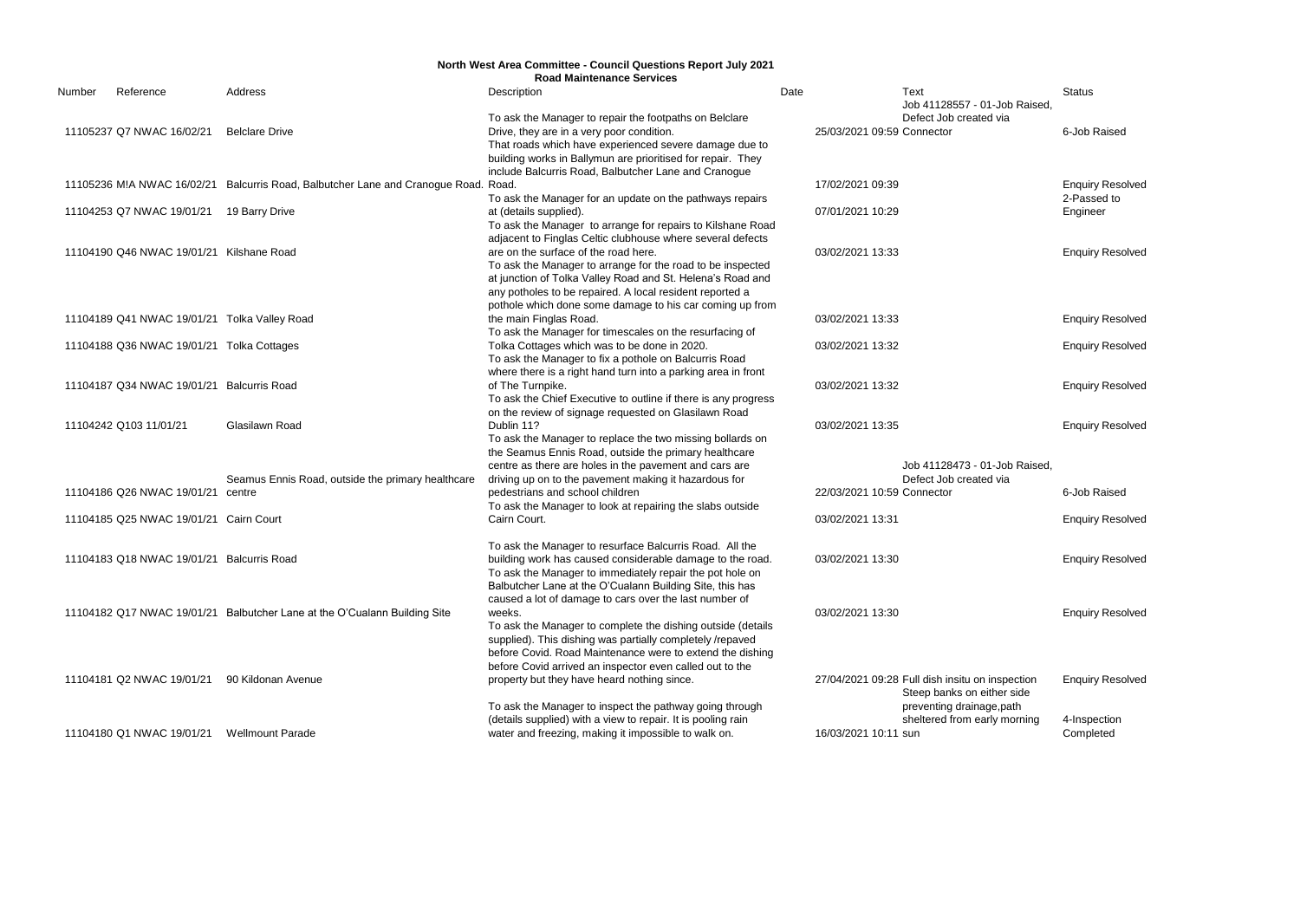|                   | <b>North West Area Committee - Council Questions Report July 2021</b> |                                                                                    |                                                                                                                    |                                 |                                                                                  |                         |  |  |
|-------------------|-----------------------------------------------------------------------|------------------------------------------------------------------------------------|--------------------------------------------------------------------------------------------------------------------|---------------------------------|----------------------------------------------------------------------------------|-------------------------|--|--|
|                   |                                                                       |                                                                                    | <b>Road Maintenance Services</b>                                                                                   |                                 |                                                                                  |                         |  |  |
| Number            | Reference                                                             | Address                                                                            | Description                                                                                                        | Date                            | Text                                                                             | <b>Status</b>           |  |  |
|                   |                                                                       |                                                                                    | That this committee calls for a review of the road signage on<br>Glasilawn Road.                                   |                                 |                                                                                  |                         |  |  |
|                   |                                                                       |                                                                                    | As you enter from one side of the road the road begins as                                                          |                                 |                                                                                  |                         |  |  |
|                   |                                                                       |                                                                                    | Tolka Estate but halfway down becomes Glasilawn Road,                                                              |                                 |                                                                                  |                         |  |  |
|                   |                                                                       |                                                                                    | this has caused major confusion for delivery drivers,                                                              |                                 |                                                                                  |                         |  |  |
|                   |                                                                       |                                                                                    | emergency vehicles etc.                                                                                            |                                 |                                                                                  |                         |  |  |
|                   |                                                                       |                                                                                    | Following a council question asked on the subject in                                                               |                                 |                                                                                  |                         |  |  |
|                   |                                                                       |                                                                                    | December can Road Maintenance /Traffic outline their                                                               |                                 |                                                                                  |                         |  |  |
|                   |                                                                       |                                                                                    | progress on the issue?                                                                                             |                                 |                                                                                  |                         |  |  |
|                   |                                                                       |                                                                                    | Can 1) Additional signage be put up on a pole to clearly                                                           |                                 |                                                                                  |                         |  |  |
|                   |                                                                       |                                                                                    | identify where Glasilawn Road begins                                                                               |                                 |                                                                                  |                         |  |  |
|                   |                                                                       |                                                                                    | 2) The residents group be assisted in purchasing a cast iron                                                       |                                 |                                                                                  |                         |  |  |
|                   |                                                                       |                                                                                    | sign for the entrance to the road 3) The Tolka Estate signs                                                        |                                 |                                                                                  |                         |  |  |
|                   |                                                                       |                                                                                    | are at both ends of the road with arrows yet these are                                                             |                                 |                                                                                  |                         |  |  |
|                   |                                                                       |                                                                                    | absent for Glasilawn, can these be reviewed. Can a site                                                            |                                 |                                                                                  |                         |  |  |
|                   | 11104179 2B NWAC 19/01/21                                             | Glasilawn Road.                                                                    | visit be arranged to review signage                                                                                | 05/02/2021 15:46                |                                                                                  | <b>Enquiry Resolved</b> |  |  |
|                   |                                                                       |                                                                                    | "To ask the Chief Executive to complete the dishing at                                                             |                                 |                                                                                  |                         |  |  |
|                   |                                                                       |                                                                                    | (details supplied) this was started pre Covid but it was never                                                     |                                 | No.90 has sufficient dishes                                                      |                         |  |  |
|                   | 11103767 Q96 NWAC 11/01/21 90 Kildonan Avenue                         |                                                                                    | completed.                                                                                                         |                                 | space for access no further<br>22/03/2021 10:51 works required at this location, | <b>Enquiry Resolved</b> |  |  |
|                   |                                                                       |                                                                                    | To ask the Chief Executive to repair the pothole at (details                                                       |                                 |                                                                                  |                         |  |  |
|                   | 11103766 Q98 NWAC 11/01/21 35 Ratoath Avenue                          |                                                                                    | supplied).                                                                                                         |                                 | 15/03/2021 09:34 Done on inspection                                              | <b>Enquiry Resolved</b> |  |  |
|                   |                                                                       |                                                                                    | To ask the Manager to arrange for works to be carried out                                                          |                                 |                                                                                  |                         |  |  |
|                   |                                                                       |                                                                                    | on the footpath at Beneavin Road and Glasnevin Avenue                                                              |                                 |                                                                                  |                         |  |  |
|                   |                                                                       |                                                                                    | southeast corner (near Advanced Pitstop) as the area is in a                                                       |                                 |                                                                                  | 2-Passed to             |  |  |
|                   |                                                                       | 11103511 Q36 NWAC 15/12/20 Beneavin Road and Glasnevin Avenue                      | poor state.                                                                                                        |                                 | 15/12/2020 09:26 As per email attached.                                          | Engineer                |  |  |
|                   |                                                                       | "85                                                                                | To ask the Manager to arrange repairs to the kerb outside                                                          |                                 |                                                                                  |                         |  |  |
|                   | Q44 NWACM                                                             | <b>DEAN SWIFT ROAD</b>                                                             | 85 Dean Swift Road and to resurface the verges which are                                                           |                                 | Will be added to works list and                                                  |                         |  |  |
| 11103442 15/12/20 |                                                                       | DUBLIN11'                                                                          | tarmac but are overgrown with moss.                                                                                |                                 | 30/06/2021 09:38 done in due course                                              | 6-Job Raised            |  |  |
|                   |                                                                       |                                                                                    | To ask the Manager to arrange for the footpath at 1-59 St.                                                         |                                 |                                                                                  |                         |  |  |
|                   |                                                                       |                                                                                    | Pappins Road where the tarmac has degraded badly be                                                                |                                 |                                                                                  |                         |  |  |
|                   | Q43 NWACM                                                             |                                                                                    | repaired. These work have been requested over many years                                                           |                                 |                                                                                  |                         |  |  |
| 11103198 15/12/20 |                                                                       | 1-59 St. Pappins Road                                                              | and are long overdue.                                                                                              | 15/12/2020 09:20                |                                                                                  | <b>Enquiry Resolved</b> |  |  |
|                   |                                                                       |                                                                                    | To ask the Manager for the road in front of the Bus Stop at                                                        |                                 |                                                                                  |                         |  |  |
|                   |                                                                       |                                                                                    | Wftra Hall on Mellows Road to be repaired properly. I have                                                         |                                 |                                                                                  |                         |  |  |
|                   |                                                                       |                                                                                    | requested this numerous times over the last few years and                                                          |                                 | Job 41125716 - 01-Job Raised,                                                    |                         |  |  |
|                   | Q41 NWACM                                                             |                                                                                    | the problem is only ever tarmacked over which doesn't                                                              |                                 | Defect Job created via                                                           |                         |  |  |
| 11103197 15/10/20 |                                                                       | in front of the Bus Stop at Wftra Hall on Mellows Road resolve the issue properly. |                                                                                                                    | 22/12/2020 14:30 Connector      |                                                                                  | 6-Job Raised            |  |  |
|                   |                                                                       |                                                                                    | To ask the Manager to arrange for the re-instatement of the                                                        |                                 |                                                                                  |                         |  |  |
|                   |                                                                       |                                                                                    | footpaths in Wellmount Crescent and Green. The paths                                                               |                                 | area has been inspected and                                                      |                         |  |  |
|                   | Q40 NWACM                                                             |                                                                                    | here are in particularly bad condition and this has been                                                           |                                 | jobs added to works list, most                                                   |                         |  |  |
| 11103196 15/12/20 |                                                                       | <b>Wellmount Crescent and Green</b>                                                | requested several times previously.                                                                                | 22/12/2020 08:14 are Priority 8 |                                                                                  | <b>Enquiry Resolved</b> |  |  |
|                   |                                                                       |                                                                                    | To ask the Manager to arrange for works to be carried out                                                          |                                 |                                                                                  |                         |  |  |
|                   |                                                                       |                                                                                    | on the footpath at Beneavin Road and Glasnevin Avenue                                                              |                                 |                                                                                  |                         |  |  |
| 11103195 15/12/20 | Q36 NWACM                                                             | footpath at Beneavin Road and Glasnevin Avenue                                     | southeast corner (near Advanced Pitstop) as the area is in a                                                       | 16/12/2020 09:51 11103511.      | Please refer to enquiry no                                                       |                         |  |  |
|                   |                                                                       | southeast corner (near Advanced Pitstop)                                           | poor state.                                                                                                        |                                 |                                                                                  | <b>Enquiry Resolved</b> |  |  |
|                   |                                                                       |                                                                                    | To ask the Manager to review the height of the trees on<br>[details supplied] as the trees are too large and cause |                                 |                                                                                  |                         |  |  |
|                   |                                                                       |                                                                                    | significant issues with the pavement and road surface and                                                          |                                 |                                                                                  |                         |  |  |
|                   |                                                                       |                                                                                    | may require a similar intervention as St Canice's Road                                                             |                                 |                                                                                  |                         |  |  |
|                   | Q35 NWACM                                                             |                                                                                    | received a couple of years ago.                                                                                    |                                 |                                                                                  |                         |  |  |
| 11103184 15/12/20 |                                                                       | Ballygall Avenue, Dublin 11.                                                       | Details: Ballygall Avenue, Dublin 11.                                                                              | 15/12/2020 09:19                |                                                                                  | <b>Enquiry Resolved</b> |  |  |
|                   |                                                                       |                                                                                    |                                                                                                                    |                                 |                                                                                  |                         |  |  |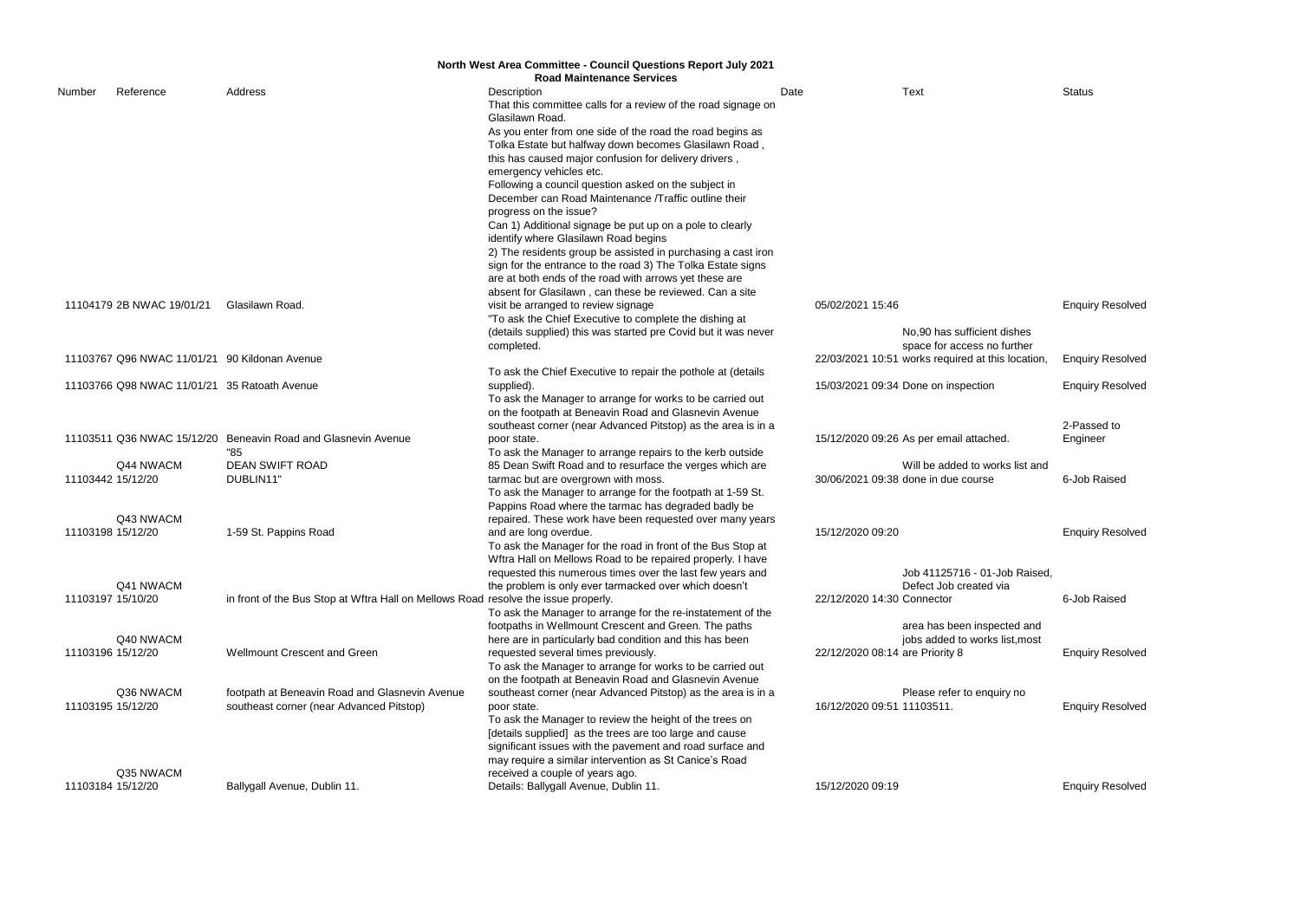|        |                                               |                                                  | North West Area Committee - Council Questions Report July 2021                                                                                                                                                                                                                                                                                                                     |                                |                                                                                                   |                         |
|--------|-----------------------------------------------|--------------------------------------------------|------------------------------------------------------------------------------------------------------------------------------------------------------------------------------------------------------------------------------------------------------------------------------------------------------------------------------------------------------------------------------------|--------------------------------|---------------------------------------------------------------------------------------------------|-------------------------|
|        |                                               |                                                  | <b>Road Maintenance Services</b>                                                                                                                                                                                                                                                                                                                                                   |                                |                                                                                                   |                         |
| Number | Reference                                     | Address                                          | Description<br>"To ask the Manager to fill in the empty tree pit at [details<br>supplied] as it poses a significant trip hazard since the tree<br>was removed.                                                                                                                                                                                                                     | Date                           | Text                                                                                              | <b>Status</b>           |
|        | Q32 NWACM<br>11103183 15/12/20                | 35/37 Casement Drive                             | Details: 35/37 Casement Drive<br>To ask the Manager to repair the pavement surface at<br>[details supplied] as the pavement slab has lifted and poses                                                                                                                                                                                                                              | 07/05/2021 10:20 ground        | Job 41125712 - Job Closed,<br>Tree planted by parks in open                                       | <b>Enquiry Resolved</b> |
|        | 11103180 Q31 NWAC 15/12/20                    | "51<br><b>GROVE PARK ROAD</b><br>DUBLIN11"       | a trip hazard.<br>Details: 51 Grove Park Road,                                                                                                                                                                                                                                                                                                                                     | 22/12/2020 14:31 Connector     | Job 41125715 - 01-Job Raised,<br>Defect Job created via                                           | 6-Job Raised            |
|        | 11103179 Q30 NWAC 15/12/20 DUBLIN11"          | "38<br><b>RATHVILLY DRIVE</b>                    | To ask the Manager to repair the road surface at [details<br>supplied].<br>"To ask the Manager to expedite the repair of the pathway<br>outside (details supplied). There have been a number of<br>falls at this location.                                                                                                                                                         |                                | Defects created and added to<br>08/03/2021 11:00 list on previous enquiries                       | <b>Enquiry Resolved</b> |
|        | 11103157 Q21 NWAC 15/12/20 1A Sycamore Park   |                                                  | Details: 1A Sycamore Park there have been a number of<br>falls at this location                                                                                                                                                                                                                                                                                                    | 15/03/2021 10:12 Connector     | Job 41128114 - 01-Job Raised,<br>Defect Job created via<br>Job 41125723 - 01-Job Raised           | 6-Job Raised            |
|        |                                               | 11103156 Q20 NWAC 15/12/20 72-74 Plunkett Avenue | To ask the Manager to review the huge tree and pathways<br>outside 72-74 Plunkett Avenue<br>"To ask the Manager to carry out a full review of the new<br>pathways at (details supplied) Was the funding allocated to<br>repave the whole pathway. The standard of this work<br>compared to a private contractor across the road is<br>incomparable.                                | 22/12/2020 14:30 Connector     | Defect Job created via                                                                            | 6-Job Raised            |
|        | 11103155 Q19 NWAC 15/12/20 19-35 Dunsink Road |                                                  | Details: 19-35 Dunsink Road                                                                                                                                                                                                                                                                                                                                                        | 22/03/2021 11:02 satisfactory, | These works were carried out as<br>localized repair works by dcc<br>direct labour and as such are | <b>Enquiry Resolved</b> |
|        |                                               |                                                  | To ask the Chief Executive to widen and resurface the lay by<br>at (details supplied) as was done at a similar layby further up<br>the same road as residents have insufficient space to park<br>their cars and access their driveways, the surface is also in<br>very poor condition and water pools in areas where the<br>tarmac has worn, presenting a significant trip hazard. |                                |                                                                                                   |                         |
|        | 11102839 Q130 CM 07/12/20                     | numbers 70-80 Griffith Road, Dublin 11           | Details: numbers 70-80 Griffith Road, Dublin 11<br>As you enter from one side of the road the road begins as<br>Tolka Estate but halfway down becomes Glasilawn Road,<br>this has caused major confusion for delivery drivers,<br>emergency vehicles etc.                                                                                                                          | 02/12/2020 14:50               |                                                                                                   | <b>Enquiry Resolved</b> |
|        |                                               | "Glasilawn Road                                  | Can 1) Additional signage be put up on a pole to clearly<br>identify where Glasilawn Road begins<br>2) The residents group be assisted in purchasing a cast iron<br>sign for the entrance to the road 3) The Tolka Estate signs<br>are at both ends of the road with arrows yet these are<br>absent for Glasilawn, can these be reviewed.                                          |                                | Erection of signs is subject to                                                                   | 2-Passed to             |
|        | 11102797 Q50 NWCC 07/12/20 "                  |                                                  | 4) Can a site visit be arranged to review signage.                                                                                                                                                                                                                                                                                                                                 |                                | 10/12/2020 11:44 Stores' procurement.                                                             | Inspector               |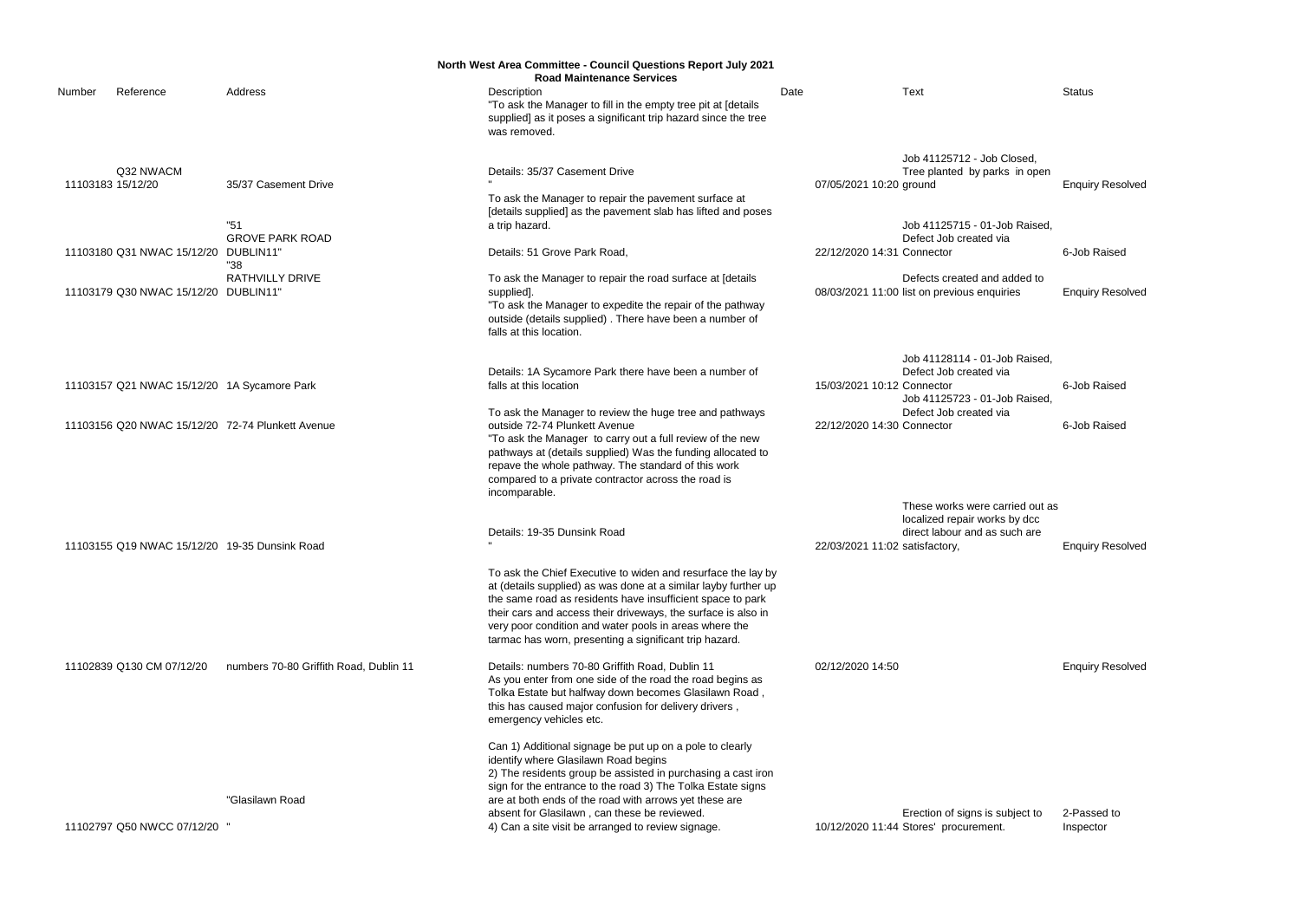|                   | North West Area Committee - Council Questions Report July 2021<br><b>Road Maintenance Services</b> |                                                                                  |                                                                                                                                                                                                                                                                |      |                                                                                                                        |                         |  |  |  |
|-------------------|----------------------------------------------------------------------------------------------------|----------------------------------------------------------------------------------|----------------------------------------------------------------------------------------------------------------------------------------------------------------------------------------------------------------------------------------------------------------|------|------------------------------------------------------------------------------------------------------------------------|-------------------------|--|--|--|
| Number            | Reference                                                                                          | Address                                                                          | Description<br>To ask the Chief Executive for an update on the proposed                                                                                                                                                                                        | Date | <b>Text</b>                                                                                                            | <b>Status</b>           |  |  |  |
|                   | 11102792 Q27 NWCQ 07/12/20 Westwood Road.                                                          | Ratoath Road between Ratoath Avenue and                                          | road works planned for Ratoath Road between junction of<br>Ratoath Avenue and Westwood Road.<br>"To ask the Manager for a reduced fee to be applied to<br>extending the dishing outside (details supplied) as it is only<br>an extension to existing dishing.  |      | 02/12/2020 14:43                                                                                                       | <b>Enquiry Resolved</b> |  |  |  |
| 11101752 17/11/20 | Q49 NWACM                                                                                          | "182<br><b>HILLCREST PARK</b><br>DUBLIN11"                                       | Details: 182 Hillcrest Park<br>To ask the Manager when repairs to (details supplied) as<br>agreed in the 2020 works programme will be carried out.                                                                                                             |      | 13/11/2020 10:37                                                                                                       | <b>Enquiry Resolved</b> |  |  |  |
| 11101751 17/11/20 | Q46 NWACM                                                                                          | Pathways on Dunsink Road, Tolka Cottages, Ballygall<br>Parade and Sycamore Road. | Details: Pathways on Dunsink Road, Tolka Cottages,<br>Ballygall Parade and Sycamore Road.<br>To ask the Manager to arrange for the repair of the roadway                                                                                                       |      | 13/11/2020 10:37<br>I have sent an email to Senior                                                                     | <b>Enquiry Resolved</b> |  |  |  |
| 11101750 17/11/20 | Q45 NWACM                                                                                          | the bus stop on Seamus Ennis Road beside<br>Supervalu, Finglas Village.          | at the bus stop on Seamus Ennis Road beside Supervalu,<br>Finglas Village.                                                                                                                                                                                     |      | <b>Executive Engineer to allocate</b><br>16/11/2020 12:05 this to contract.                                            | <b>Enquiry Resolved</b> |  |  |  |
| 11101749 17/11/20 | Q35 NWACM                                                                                          | long School Road outside Mother of Divine Grace<br>School.                       | To ask the Manager to repair the ramps along School Road<br>outside Mother of Divine Grace School.                                                                                                                                                             |      | Job 41128070 - 01-Job Raised,<br>Defect Job created via<br>09/03/2021 11:02 Connector                                  | 6-Job Raised            |  |  |  |
| 11101748 17/11/20 | Q29 NWACM                                                                                          | "38<br><b>CLUNE ROAD</b><br>DUBLIN11"                                            | To ask the Manager to repair the broken pavement outside<br>[details supplied]<br>Details: 38 Clune Road,                                                                                                                                                      |      | A job has previously been<br>created for this location job<br>02/12/2020 10:15 no,41120998                             | <b>Enquiry Resolved</b> |  |  |  |
| 11101747 17/11/20 | Q28 NWACM                                                                                          | bus stop outside SuperValu on the Seamus Ennis<br>Road,                          | To ask the Manager to repair the broken road surface at the<br>bus stop outside SuperValu on the Seamus Ennis Road,<br>"To ask the Manager to inspect and prune the trees on<br>(details supplied)                                                             |      | I have sent an email to Senior<br><b>Executive Engineer to allocate</b><br>16/11/2020 12:05 this to contract.          | <b>Enquiry Resolved</b> |  |  |  |
| 11101746 17/11/20 | Q27 NWACM                                                                                          | Plunkett Crescent.                                                               | Details: Plunkett Crescent.<br>"To ask the Manager to repair the broken pavement at<br>[details supplied]                                                                                                                                                      |      | 13/11/2020 10:34                                                                                                       | <b>Enquiry Resolved</b> |  |  |  |
| 11101745 17/11/20 | Q26 NWACM                                                                                          | 14/16 Ballygall Avenue.                                                          | Details: 14/16 Ballygall Avenue.<br>To ask the Chief Executive to prioritise the resurfacing of the                                                                                                                                                            |      | Job 41127674 - 01-Job Raised,<br>Defect Job created via<br>02/03/2021 08:56 Connector<br>This should be Finglas Road ( | 6-Job Raised            |  |  |  |
|                   | 11101355 Q98 CM 021120                                                                             | old Finglas Road                                                                 | cycleway on the old Finglas Road, it is in a bad state of<br>repair, especially outside Glasnevin Cemetery<br>To ask the Chief Executive to inspect the tree outside<br>(details supplied) with a view to removal. The tree is                                 |      | not old Finglas Road). Will you<br>25/03/2021 08:59 please amend. Thanks                                               | 2-Passed to<br>Engineer |  |  |  |
|                   | 11101236 Q99 NWCC 20/11/20 40 Kildonan Road                                                        |                                                                                  | preventing the resident from installing a driveway on his<br>property.<br>"To ask the Chief Executive to arrange for the footpath at<br>(details supplied) to be re-instated as it is in a poor state and<br>is an accident waiting to happen via trip hazard. |      | 23/10/2020 08:20                                                                                                       | <b>Enquiry Resolved</b> |  |  |  |
|                   | 11101171 Q30 CM 021120                                                                             | "53<br><b>CRANOGUE CLOSE</b><br>DUBLIN11"                                        | Details: 53 Crannogue Close                                                                                                                                                                                                                                    |      | 18/11/2020 09:44 Will be done in due course,                                                                           | 6-Job Raised            |  |  |  |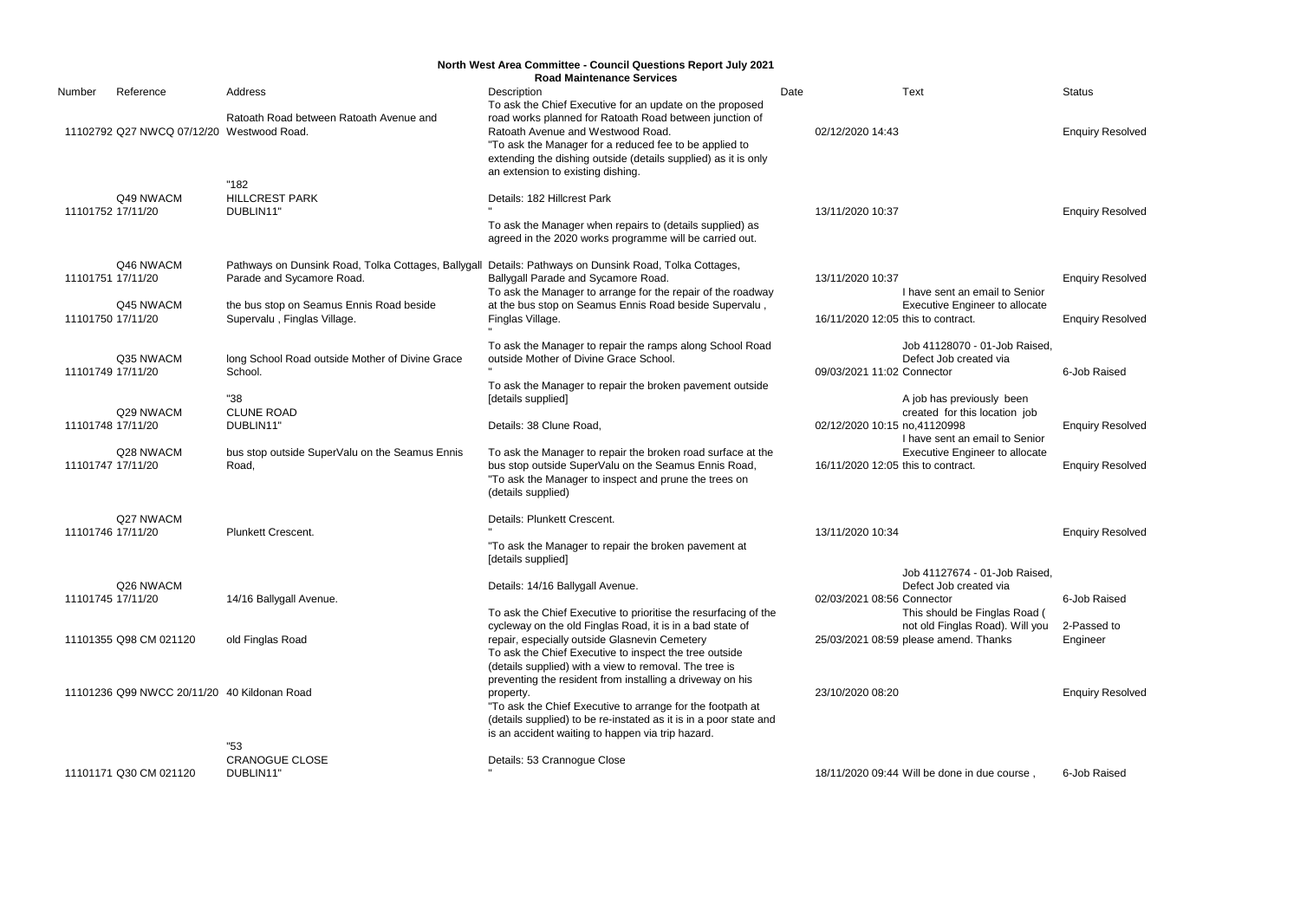|        |                                                                                        |                                                                        | <b>North West Area Committee - Council Questions Report July 2021</b><br><b>Road Maintenance Services</b>                                                                                                                                                                                                                                                                                                         |      |                  |                                                                                                                              |                                                                               |
|--------|----------------------------------------------------------------------------------------|------------------------------------------------------------------------|-------------------------------------------------------------------------------------------------------------------------------------------------------------------------------------------------------------------------------------------------------------------------------------------------------------------------------------------------------------------------------------------------------------------|------|------------------|------------------------------------------------------------------------------------------------------------------------------|-------------------------------------------------------------------------------|
| Number | Reference                                                                              | Address                                                                | Description<br>"To ask the Manager to replace a missing bollard at (details<br>supplied) as cars are causing danger to pedestrians and<br>road users by driving up on the path and through the gap<br>created by the missing bollard at what is supposed to be a<br>cul-de-sac                                                                                                                                    | Date |                  | <b>Text</b>                                                                                                                  | <b>Status</b>                                                                 |
|        |                                                                                        | 11100941 Q39 NWAC 20/10/20 junction of Oakwood Road and Jamestown Road | Details: At the blocked-off junction of Oakwood Road and<br>Jamestown Road and there has been a Job 41102611 on<br>10/07/2019 scheduled but never completed                                                                                                                                                                                                                                                       |      |                  | No Ballard appears to be<br>02/12/2020 09:53 missing at this location                                                        | <b>Enquiry Resolved</b>                                                       |
|        | 11100905 Q37 NWAC 20/10/20 Tolka Cottages                                              |                                                                        | To ask the Manager for the timescales for resurfacing works<br>at (details supplied) which is due to be resurfaced this year<br>and residents would like to know the timescales.                                                                                                                                                                                                                                  |      | 15/10/2020 08:42 |                                                                                                                              | <b>Enquiry Resolved</b>                                                       |
|        | 11103154 Q1 NWAC 15/12/20                                                              | <b>Sillogue Gardens</b>                                                | To ask the Manager when the new footpaths will be going<br>into Sillogue Gardens as well as the new public lighting                                                                                                                                                                                                                                                                                               |      |                  | This is a matter for Road Design<br>02/12/2020 14:51 and Constrcution                                                        | <b>Enquiry Resolved</b>                                                       |
|        |                                                                                        | 11100609 Q27 NWAC 20/10/20 Ballymun/Finglas Area                       | To ask the Manager for a list of all outstanding road<br>maintenance repairs in the Ballymun-Finglas local electoral<br>area in tabular form. To include when the request was first<br>received and a potential timeline for repair.<br>To ask the Manager to inspect the pathways at (details<br>supplied)                                                                                                       |      | 13/10/2020 09:56 |                                                                                                                              | <b>Enquiry Resolved</b>                                                       |
|        | 11100607 Q21 NWAC 20/10/20 Finglas Park<br>11100606 Q19 NWAC 20/10/20 Fitzmaurice Road | 11100605 Q15 NWAC 20/10/20 Cardiffsbridge shops                        | Details: Finglas Park, a number of section repairs were<br>done previously. Residents have particular concerns about<br>the concrete covering the tree area following these repairs<br>(the attached is outside 62 Finglas Park)<br>"To ask the Manager when the footpaths on Fitzmaurice<br>Road at the shops will be repaired<br>To ask the Manager to repair the footpaths at the<br>Cardiffsbridge Road Shops |      | 14/10/2020 15:11 | Spoke to Area Inspector and he<br>14/10/2020 15:12 will arrange to rectify.<br>08/03/2021 11:24 No defect at mapped location | <b>Enquiry Resolved</b><br><b>Enquiry Resolved</b><br><b>Enquiry Resolved</b> |
|        |                                                                                        | 11100243 Q108 NWC 05/10/20 31 Grove Park Avenue                        | To ask the Chief Executive to repair the footpath at (details<br>supplied), as this has been on a repair list for several years.<br>Details: 31 Grove Park Avenue, Dublin 11<br>"To ask the Chief Executive to arrange for the replacement<br>of red brick ramp adjacent (details supplied) Sandyhill<br>Gardens. The ramp is in a very poor state.                                                               |      |                  | This has been previously added<br>to works list and will be done in<br>02/12/2020 09:48 due course job no,41095079           | <b>Enquiry Resolved</b>                                                       |
|        | 11100162 Q13 NWC 05/10/20                                                              | 95 Sandyhill Gardens                                                   | Details: 95                                                                                                                                                                                                                                                                                                                                                                                                       |      |                  | 18/11/2020 09:54 Will be done in due course.                                                                                 | 7-Job Passed to<br>Crew                                                       |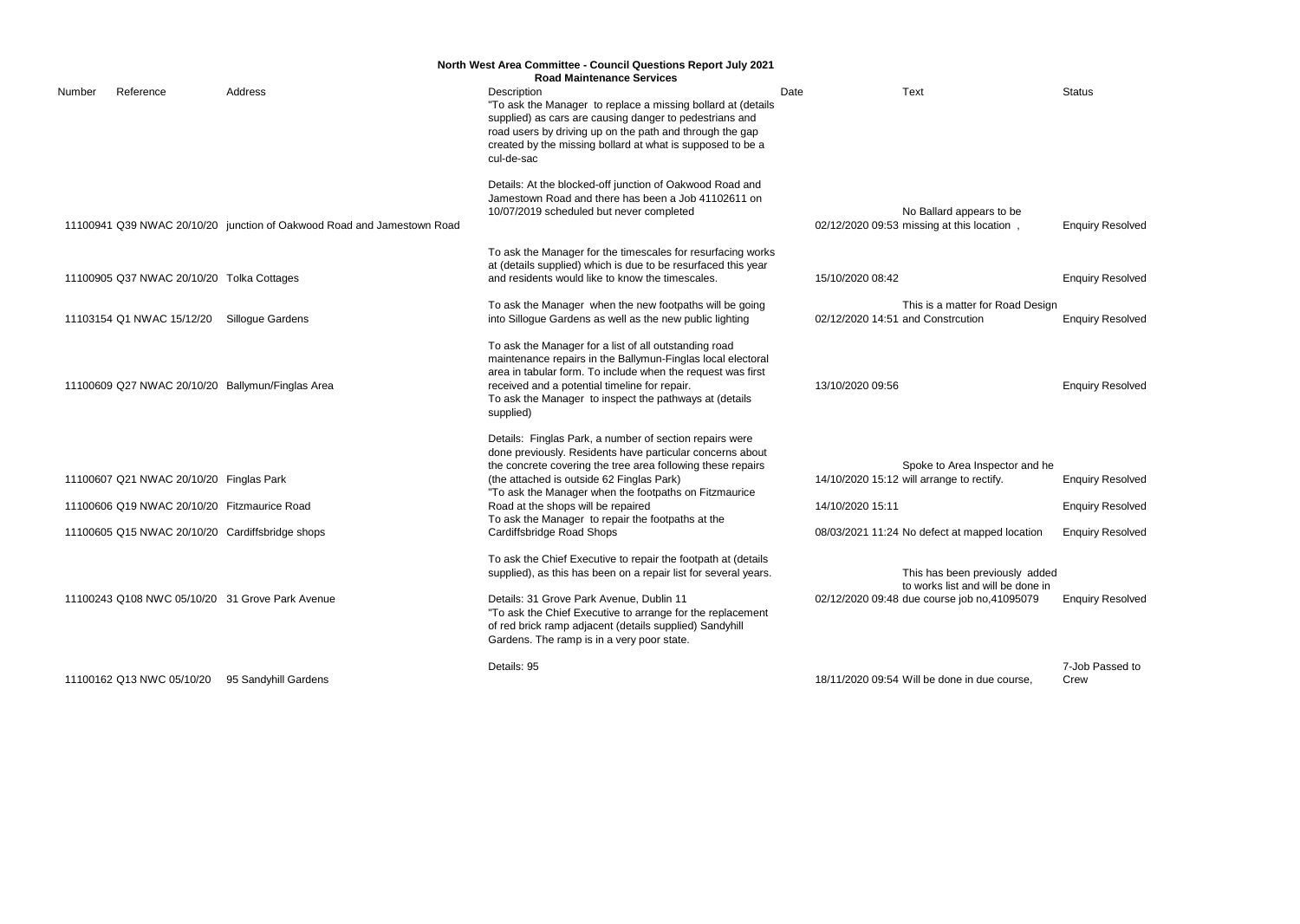|        |                                              |                   | <b>North West Area Committee - Council Questions Report July 2021</b>                                                                                                                                                                                                                                                                                                                                                                                                                                                        |                                  |                                                                                              |               |
|--------|----------------------------------------------|-------------------|------------------------------------------------------------------------------------------------------------------------------------------------------------------------------------------------------------------------------------------------------------------------------------------------------------------------------------------------------------------------------------------------------------------------------------------------------------------------------------------------------------------------------|----------------------------------|----------------------------------------------------------------------------------------------|---------------|
|        |                                              |                   | <b>Road Maintenance Services</b>                                                                                                                                                                                                                                                                                                                                                                                                                                                                                             |                                  |                                                                                              |               |
| Number | Reference                                    | Address           | Description<br>issues in Glasnevin Village and to please provide an update<br>on the followi) Following requests from residents to DCC for<br>Welcome to Glasnevin Village signage to be placed at both<br>ends of the village, could this please be provided by DCC<br>and is there a timeline as to when the signs may be<br>installed?                                                                                                                                                                                    | Date                             | <b>Text</b>                                                                                  | <b>Status</b> |
|        |                                              |                   | B) Could Glasnevin Village please be prioritised for the<br>weeds to be removed from the road network throughout the<br>whole village and is there a date as to when this may be<br>carried out?                                                                                                                                                                                                                                                                                                                             |                                  |                                                                                              |               |
|        |                                              |                   | C) Seven street light poles near the National Botanic Garden<br>entrance were painted by DCC in September. All light poles<br>in Glasnevin Village need painting, could this please be<br>prioritised?                                                                                                                                                                                                                                                                                                                       |                                  |                                                                                              |               |
|        |                                              |                   | D) Could the ongoing issue of illegally parked vehicles in<br>cycle lanes and on footpaths at Glasnevin Village please be<br>addressed, it is particularly a problem outside the National<br>Botanic Gardens. The loading bay outside McMahons Café<br>in the village is also continually used for parking. The village<br>is being used as a 'park and ride' facility. Could DCC also<br>engage with the Bon Secours hospital to ensure that<br>hospital staff are parking in designated parking areas<br>provided to them. |                                  |                                                                                              |               |
|        | 11099975 Q87 NWAC 5/10/20                    | Glasnevin Village | E) Could the black steel bollards which are placed outside<br>the Botanic Gardens be extended to the bridge at Glasnevin<br>Hill, which would also help against the ongoing issue of<br>illegal parking and to ensure a safer environment for cyclists<br>and pedestrians.                                                                                                                                                                                                                                                   | 01/10/2020 15:44                 |                                                                                              | Enqui         |
|        | 11099938 Q22 NWC 05/10/20                    | Shangan Road      | To ask the Chief Executive when the footpaths will be<br>repaired on Shangan Road beside the Shops.<br>To ask the Chief Executive to do a full review of the service<br>provision in Valeview                                                                                                                                                                                                                                                                                                                                | 01/10/2020 15:45                 |                                                                                              | Enqui         |
|        | 11099928 Q21 NWAM 5/10/20                    | Valeview          | Finglas. The grass is only partially being cut, weeds are<br>widespread, the footpaths are<br>broken, street lighting is badly rusted. Can we put together a<br>programme of works to include weeding, painting, planting,<br>and adequate grass cutting.                                                                                                                                                                                                                                                                    | 09/02/2021 09:02 Connector       | Job 41127048 - 01-Job Raised,<br>Defect Job created via                                      | 6-Job         |
|        |                                              |                   | To ask the Chief Executive to arrange for the footpath along<br>Cappagh Road (in particular the one opposite Colaiste Eoin)<br>to be resurfaced as it is in a bad state and creates many trip<br>hazards. This stretch is used by lots of people to access                                                                                                                                                                                                                                                                   |                                  |                                                                                              |               |
|        | 11099877 Q14 NWC 05/10/20                    | Caoppagh Road     | church, schools and Finglas Village.<br>To ask the Manager to arrange for the ramp at 411 Coultry                                                                                                                                                                                                                                                                                                                                                                                                                            | 22/09/2020 08:49                 |                                                                                              | Enqui         |
|        | 11098973 Q2 NWAC 15/09/20                    | 411 Coultry Road  | Road to be re-instated as it has fallen into a bad state of<br>disrepair.<br>To ask the Manager to repair or replace the speed ramp at<br>(details supplied) as it is in very poor condition, is no longer                                                                                                                                                                                                                                                                                                                   | 18/11/2020 15:29 Finnish         | Job 41122659 - Job Closed,<br>Duplicate job. Job was already<br>passed to the inspector with | Enqui         |
|        | 11098972 Q23 NWAC 15/09/20 Coultry Road      |                   | fit for purpose and is not safe for cars.                                                                                                                                                                                                                                                                                                                                                                                                                                                                                    | 14/09/2020 15:24 photo attached. | Job 41122423 - 01-Job Raised,                                                                | Enqui         |
|        | 11098968 Q28 NWAC 15/09/20 44 Glasilawn Road |                   | To ask the Manager to repair the badly damaged pathway<br>outside (details supplied).                                                                                                                                                                                                                                                                                                                                                                                                                                        | 29/09/2020 14:45 Connector       | Defect Job created via                                                                       | 6-Job         |

**Enquiry Resolved** 

**Enquiry Resolved** 

6-Job Raised

Enquiry Resolved

| <b>Enquiry Resolved</b> |
|-------------------------|
|                         |
|                         |
| <b>Enquiry Resolved</b> |
|                         |
|                         |
| 6-Job Raised            |
|                         |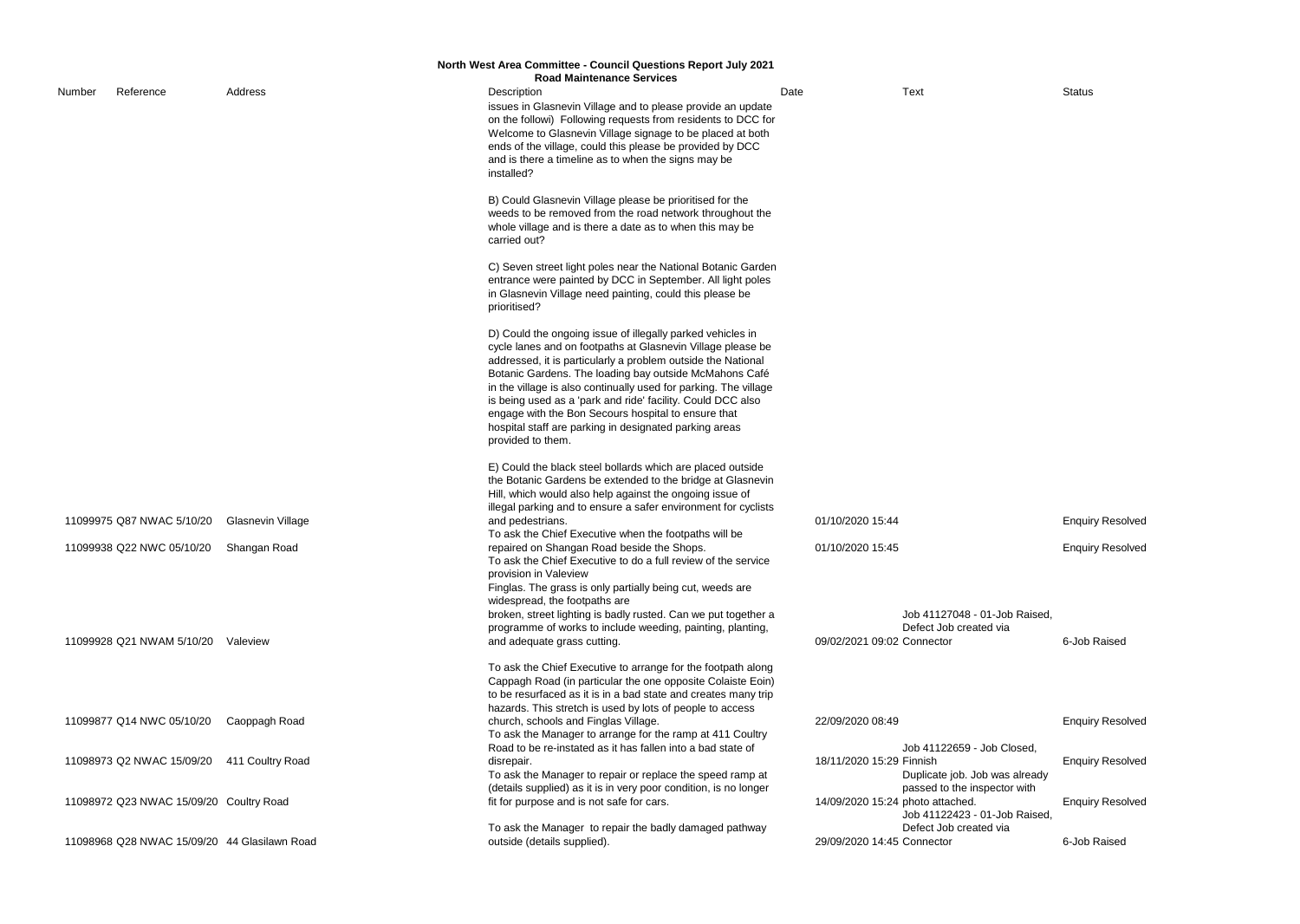|        |                                            |                                                                    | North West Area Committee - Council Questions Report July 2021<br><b>Road Maintenance Services</b>                                                                                                                                                                                 |                                |                                                                                                                                              |                         |
|--------|--------------------------------------------|--------------------------------------------------------------------|------------------------------------------------------------------------------------------------------------------------------------------------------------------------------------------------------------------------------------------------------------------------------------|--------------------------------|----------------------------------------------------------------------------------------------------------------------------------------------|-------------------------|
| Number | Reference                                  | Address                                                            | Description                                                                                                                                                                                                                                                                        | Date                           | Text<br>There are no immediate plans<br>for repairs in this area however<br>all localized defects will be<br>done on a priority basis as and | <b>Status</b>           |
|        | 11098966 Q37 NWAC 15/09/20 Northway Estate |                                                                    | To ask the Manager for a list in tabular form of planned<br>repairs of pathways at (details supplied).<br>To ask the Chief Executive to arrange for repair of the                                                                                                                  | 02/12/2020 10:28 in this area. | when a crew becomes available<br>Job 41121547 - 01-Job Raised,                                                                               | <b>Enquiry Resolved</b> |
|        | 11098653 Q79 CM 07/09/20                   | 79 Willow Park Road                                                | pavement at (details supplied) which has been on the list for<br>repair for over 5 years.<br>To ask the Chief Executive to arrange for the footpath<br>between (details supplied) Kildonan Road to be resurfaced.<br>This section of road is well used by pedestrians as part of a | 01/09/2020 15:11 Connector     | Defect Job created via                                                                                                                       | 6-Job Raised            |
|        | 11097750 Q13 NWCM 070920                   | 30A Kildonan Road and 44 Kildonan Road.                            | busy thoroughfare taking people to and from local shops,<br>schools and church etc.<br>"To ask the Manager to arrange for the inspection of the<br>pathways with a view to repair on (details supplied)                                                                            | 11/08/2020 11:02               |                                                                                                                                              | <b>Enquiry Resolved</b> |
|        |                                            | 11096443 Q41 NWACM 210720 Sycamore Road leading into Sycamore Park | Details: Sycamore Road leading into Sycamore Park<br>"To ask the Manager to arrange for the repair of the<br>pathway outside (details supplied)                                                                                                                                    | 08/07/2020 14:25               |                                                                                                                                              | 2-Passed to<br>Engineer |
|        | 11096442 Q38 NWACM 210720 DUBLIN11"        | "39<br><b>NORTHWAY ESTATE</b>                                      | Details: 39 Northway Estate<br>"To ask the Manager to arrange for the permanent repair of                                                                                                                                                                                          | 08/07/2020 14:22               |                                                                                                                                              | 2-Passed to<br>Engineer |
|        |                                            |                                                                    | the footpath outside (details supplied). A temporary repair<br>was carried out some time ago which is insufficient.                                                                                                                                                                |                                |                                                                                                                                              |                         |
|        | 11096441 Q36 NWACM 210720 DUBLIN11'        | "11"<br>PLUNKETT CRESCENT                                          | Details: 11 Plunkett Crescent<br>To ask the Manager arrange for the repair of the pathways<br>at (details supplied)                                                                                                                                                                | 08/07/2020 14:20               |                                                                                                                                              | 2-Passed to<br>Engineer |
|        | 11096440 Q35 NWACM 210720 DUBLIN11"        | "13"<br><b>BENEAVIN DRIVE</b>                                      | Details: Beneavin Drive, particularly outside no.13<br>"To ask the Chief Executive to review and repair the uneven<br>pavement levels at (details supplied) as the pavement dips<br>due to the chicane and poses a trip hazard for vulnerable<br>pedestrians.                      | 08/07/2020 14:17               |                                                                                                                                              | 2-Passed to<br>Engineer |
|        | 11099978 Q110 NWAC 5/10/20 "               | "61 Main Street Finglas Village outside the Down<br>Syndrome shop  | Details: 61 Main Street Finglas Village outside the Down<br>Syndrome shop<br>"To ask the Manager to repair the trench which has been<br>dug to the middle of the road outside (details supplied)                                                                                   | 05/10/2020 10:25 Engineer.     | This is a matter for Traffic as I<br>informed Senior Executive                                                                               | <b>Enquiry Resolved</b> |
|        | 11096439 Q29 NWACM 210720 DUBLIN11"        | <b>SYCAMORE PARK</b>                                               | Details: 1 Sycamore Park Dublin 11.                                                                                                                                                                                                                                                | 08/07/2020 14:15               |                                                                                                                                              | 2-Passed to<br>Engineer |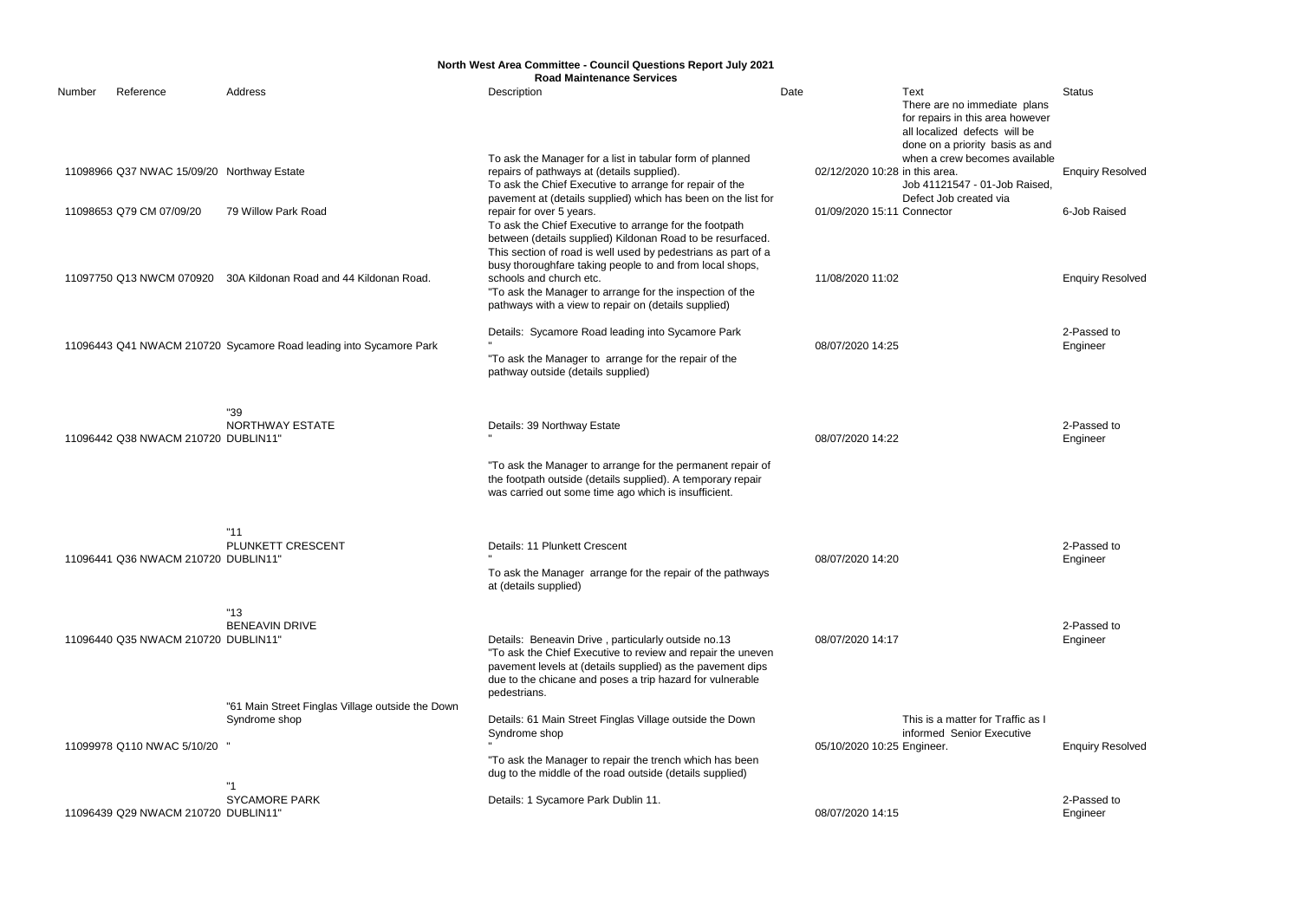2-Passed to Engineer

2-Passed to Engineer 2-Passed to Engineer

2-Passed to Engineer

|        |                                         |                                                                                                       | North West Area Committee - Council Questions Report July 2021<br><b>Road Maintenance Services</b>                                                                                                                                                                                                               |      |                                                           |                          |
|--------|-----------------------------------------|-------------------------------------------------------------------------------------------------------|------------------------------------------------------------------------------------------------------------------------------------------------------------------------------------------------------------------------------------------------------------------------------------------------------------------|------|-----------------------------------------------------------|--------------------------|
| Number | Reference                               | Address                                                                                               | Description<br>To ask the Manager to install footpath dishing at 31 Dunsink<br>Road and across the road at the gate entrance to Farnham                                                                                                                                                                          | Date | <b>Text</b>                                               | Status                   |
|        |                                         | 31 Dunsink Road and across the road at the gate<br>11096438 Q20 NWACM 210720 entrance to Farnham Park | Park to enable people with disabilities easier access to the<br>Park.<br>To ask the Manager for an update on the St. Margaret's<br>Road (Lidl) roundabout upgrade. Can the Manager also<br>report as to works required on the footpaths/grass verges<br>along this stretch of St. Margaret's Road (roundabout to |      | 08/07/2020 14:11                                          | 2-Pas<br>Engine          |
|        |                                         | 11096437 Q15 NWACM 210720 St. Margaret's Road (Lidl) roundabout                                       | McKelvey) which has been continuously raised for several<br>years.                                                                                                                                                                                                                                               |      | 08/07/2020 14:08                                          | 2-Pas<br>Engine          |
|        | 11096436 Q12 NWACM 210720 Road          | junction of Dunsink Road (near no.19) and Casement                                                    | To ask the Manager to arrange for footpath dipping for<br>disability access on Dunsink Road at junction of Dunsink<br>Road (near no.19) and Casement Road, alongside the park.<br>To ask the Manager to arrange for the resurfacing of                                                                           |      | 20/07/2020 11:32                                          | 2-Pas<br>Engine<br>2-Pas |
|        | 11096435 Q11 NWACM 210720 FAIRLAWN ROAD |                                                                                                       | Fairlawn Road which is in a poor condition.<br>To ask the Manager while the slabbing is taking place in the                                                                                                                                                                                                      |      | 08/07/2020 14:02                                          | Engine                   |
|        | 11096434 Q8 NWACM 210720 Poppintree     |                                                                                                       | courts in Poppintree if we can look at getting the pavements<br>repaired going into the courts.<br>"To ask the Chief Executive to arrange a resurfacing of the<br>car park at (details supplied).                                                                                                                |      | 08/07/2020 13:59                                          | 2-Pas<br>Engine          |
|        | 11096187 Q52 06/07/20                   | <b>Barry Road</b>                                                                                     | Details: The shopping area on Barry Road.                                                                                                                                                                                                                                                                        |      | 03/07/2020 16:07                                          | 2-Pas<br>Engine          |
|        |                                         |                                                                                                       | "To ask the Chief Executive to arrange a clean-up including<br>the removal of the weeds at the walkway between (details<br>supplied).                                                                                                                                                                            |      |                                                           |                          |
|        | 11095818 Q53 CM 06/07/20                | St Kevins School, Barry Avenue and Plunkett Green                                                     | Details: St Kevin's School Barry Avenue and Plunkett Green<br>"To ask the Chief Executive to arrange a clean-up including<br>the removal of the weeds at the walkway between (details<br>supplied).                                                                                                              |      | 26/06/2020 13:15                                          | Enqui                    |
|        |                                         | 11095815 Q53 NWAC 06/07/20 St Kevin's School Barry Avenue and Plunkett Green.                         | Details: St Kevin's School Barry Avenue and Plunkett<br>Green.                                                                                                                                                                                                                                                   |      | 06/07/2020 08:21 Duplicate<br>Defect added under previous | Enqui                    |
|        | 11094843 Q49 NWAC                       | 105 Northway Estate.                                                                                  | To ask the Manager can paths be repaired at 105 Northway<br>Estate.<br>"To ask the Manager to get the nettles cut around the<br>railings at the green between (details supplied) where<br>flowers have been planted but you cannot see due to<br>nettles.                                                        |      | enquiry will be done in due<br>08/07/2020 09:40 course,   |                          |
|        |                                         |                                                                                                       | Details: Ballygall Parade and Crescent and the steps leading<br>down to the church                                                                                                                                                                                                                               |      |                                                           |                          |
|        | 11094826 Q38 NWAC 160620                | <b>Ballygall Parade and Crescent</b>                                                                  |                                                                                                                                                                                                                                                                                                                  |      | 16/06/2020 11:56 Referred to Parks                        | Enqui                    |
|        | 11094824 Q26 NWAC 160620                | <b>SEAMUS ENNIS ROAD</b>                                                                              | To ask the Manager to arrange for the<br>repaving/replacement of the black tarmacadam on Seamus<br>Ennis Road. It looks appalling for a main entrance into our<br>village as it has disintegrated. It is a trip also a trip hazard.                                                                              |      | 16/06/2020 11:55                                          |                          |
|        |                                         | the side of 84 Cairn Court across from St Joseph's                                                    | To ask the Chief Executive to cut the bushes at the side of<br>84 Cairn Court across from St Joseph's school which looks                                                                                                                                                                                         |      |                                                           | Enqui                    |
|        | 11094742 Q29 CM 080620                  | school                                                                                                | very untidy.                                                                                                                                                                                                                                                                                                     |      | 16/06/2020 11:55 Cairn Court belongs to Housing           | Enquir                   |

2-Passed to Engineer

Enquiry Resolved

Enquiry Resolved

**Enquiry Resolved** 

Parks **16/06/2020** 11:56 Parks Enquiry Resolved

Enquiry Resolved

belongs to Housing Enquiry Resolved